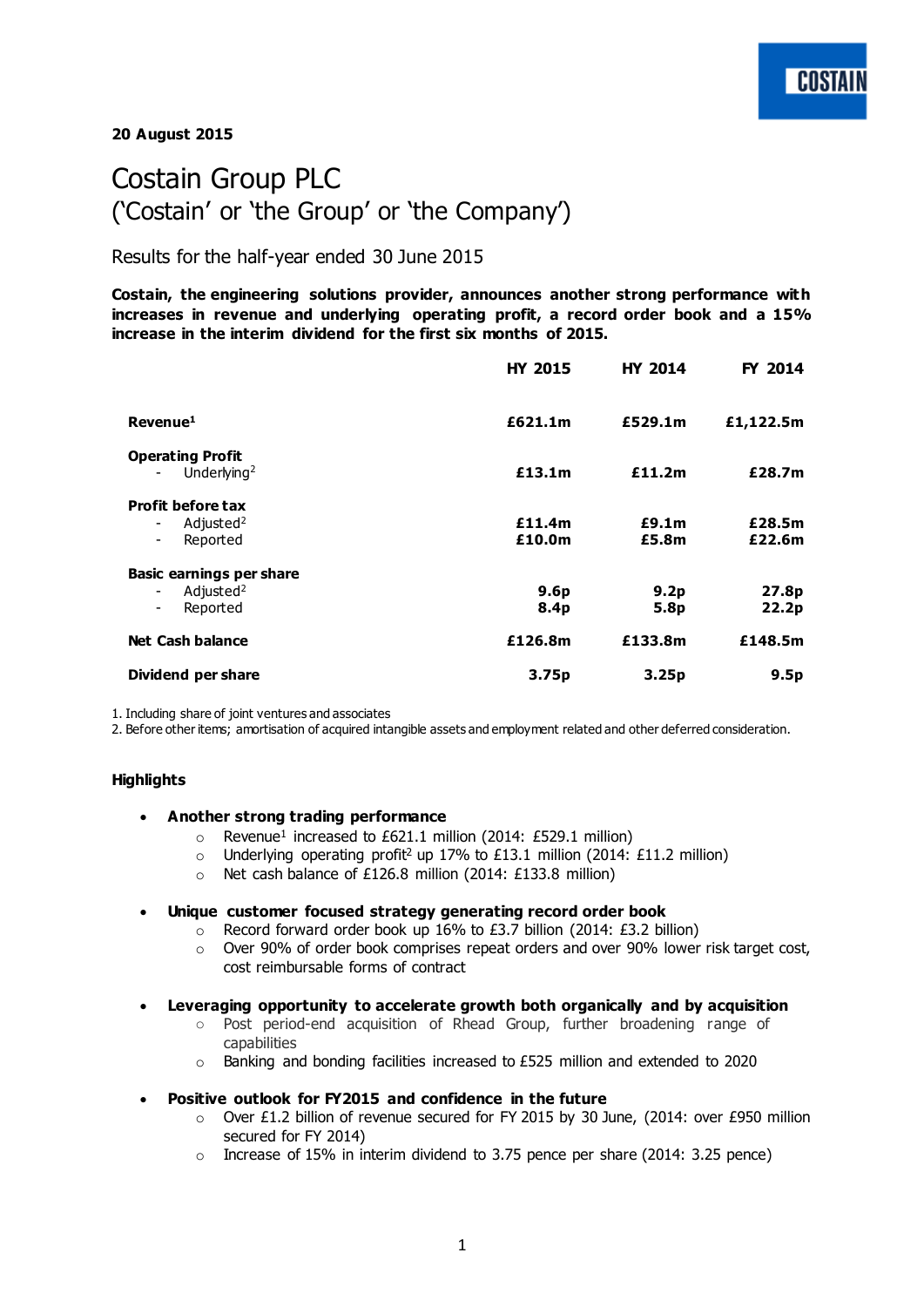**Andrew Wyllie CBE, Chief Executive, commented:** 

**"We have delivered another strong performance in the first half of the year. In addition to growth in revenue and profit, our order book now stands at a record £3.7 billion.** 

**"Costain has an established reputation for delivering innovative integrated services that enables the Group to win large, long-term contracts addressing the UK's National needs in energy, water and transportation.** 

**"Costain is accelerating its growth and following the 17% increase in underlying operating profit in the first half of the year is on course to deliver a result for the year at the upper end of the Board's expectations. Our confidence for the future is reflected in the 15% increase in dividend."**

## **Enquiries:**

Andrew Wyllie CBE, Chief Executive Tony Bickerstaff, Finance Director Catherine Warbrick, Investor Relations Director Graham Read, Communications Director

Mark Garraway Helen Tarbet James Gray

**Costain Tel: 01628 842 444**

**Instinctif Partners Tel: 020 7457 2020**

There will be a presentation to analysts today at Instinctif Partners, 65 Gresham Street, EC2V 7NQ. To register your attendance please contact [james.gray@instinctif.com](mailto:james.gray@instinctif.com)

## **Notes to Editors (for further information please visit the company website: [www.costain.com\)](http://www.poseidonplc.com/)**

Costain is an engineering solutions provider, delivering integrated consulting, project delivery and operations and maintenance services, with a portfolio spanning 150 years of innovation and technical excellence. The Group's core business segments are in energy, water and transportation.

The Group's 'Engineering Tomorrow' strategy involves focusing on blue chip customers in chosen sectors whose major spending plans are underpinned by strategic national needs, regulatory commitments or essential maintenance requirements.

Costain has worked on a number of high profile infrastructure projects in the UK, including the St Pancras Station redevelopment and the Channel Tunnel Rail Link. The Group's current major contracts include EVAP D at Sellafield, one of the largest decommissioning nuclear projects in the UK; the redevelopment of London Bridge Station for Network Rail; the design, installation and commissioning of railway systems for Crossrail; the Thames Water eight<sub>2</sub>0 Alliance asset management programme; and the design and delivery of the water cooling systems for the proposed new nuclear power station at Hinkley for EDF.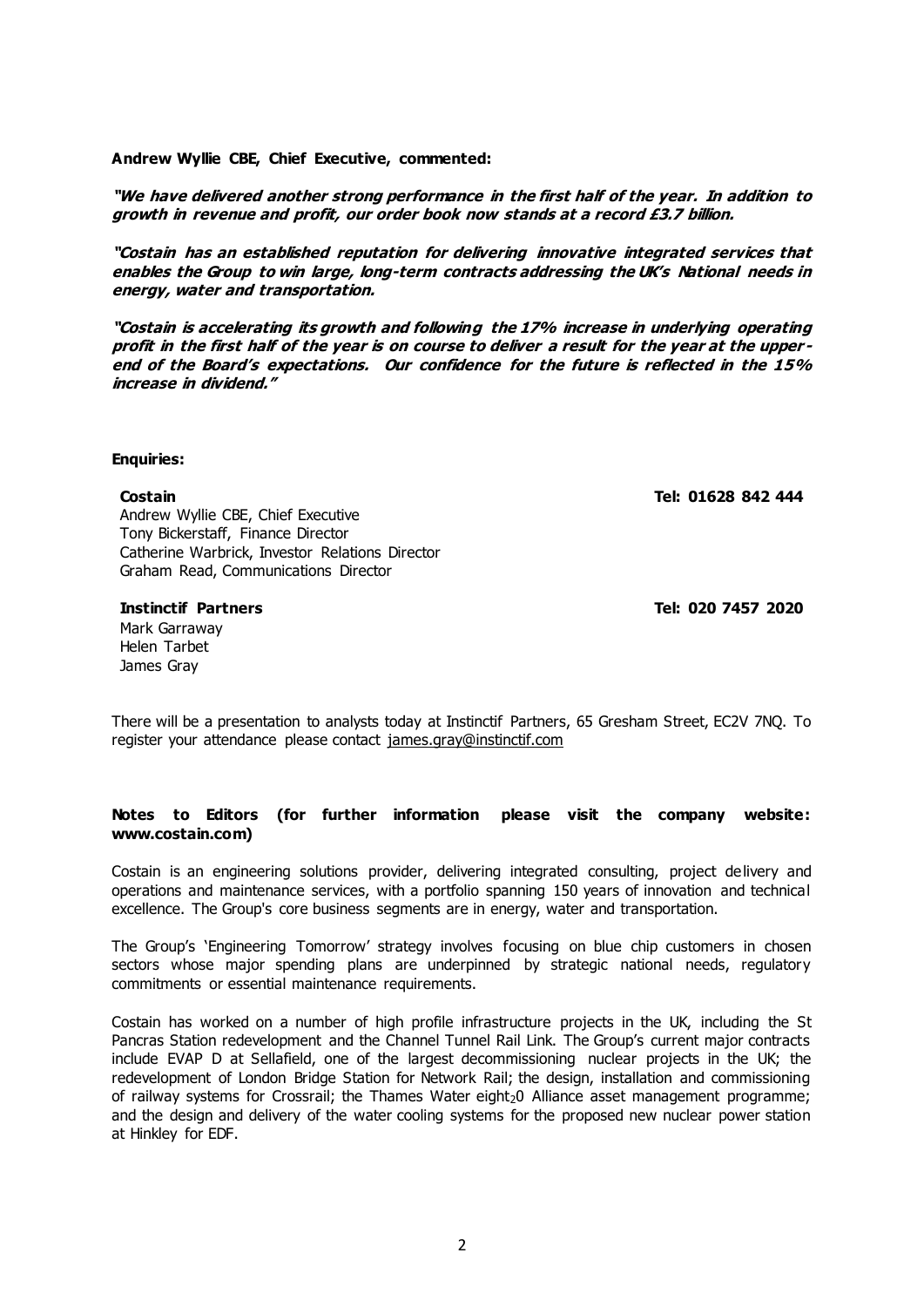## **CHIEF EXECUTIVE'S STATEMENT**

## **Unique strategy delivering results**

Through our unique and focused *"Engineering Tomorrow"* strategy we have successfully positioned the business to provide the range of innovative integrated services demanded by our major customers who are spending billions of pounds to meet critical national needs in energy, water and transportation.

Those customers are also consolidating their supply chains as they seek to derive business benefits by working in a more strategic and collaborative manner with a reduced number of preferred Tier One providers through larger longer-term contracts. To be successful in the future we must continue to grow the business, both organically and by targeted acquisition, to ensure that we have the scale and capability to satisfy the full range of their service needs for increasingly complex and large scale projects.

The year to date has seen good progress in line with our stated objective of accelerating the growth of the Group, both organically and by acquisition.

We are pleased to report another good overall trading performance in the first half of 2015. This reflects strong growth in the Infrastructure division, as major customers continued to invest in upgrading and renewing the UK's transportation networks, and is despite the impact of lower energy prices and further provisioning in the Natural Resources division. Consequently, revenue and underlying operating profit increased whilst the Group's unique customer-focussed strategy has generated a record order book of £3.7 billion.

Post the period-end we have completed the acquisition of Rhead Group which further enhances the range of integrated services we provide to our customers. We also announced in the period the reorganisation of the non-core Alcaidesa joint venture in Spain.

Following the strong start to the year, the Group is on course to deliver a result for the full year at the upper end of the Board's expectations. Reflecting the Board's confidence for the future, the interim dividend has been increased by 15%.

## **Robust trading performance**

Revenue, including the Group's share of joint ventures and associates, for the half-year ended 30 June 2015 increased by 17% to £621.1 million (2014: £529.1 million), and Group underlying operating profit was also up 17% to £13.1 million (2014: £11.2 million).

Net finance expense amounted to £1.5 million in the period (2014: £2.0 million), benefiting from a lower interest cost in the period on the net liabilities of the pension scheme.

The adjusted profit before tax increased by 25% to £11.4 million (2014: £9.1 million).

The Group's effective rate of tax was 15% owing to the timing benefit of deferred tax assets not previously recognised.

Adjusted basic earnings per share were 9.6 pence (2014: 9.2 pence).

## **Record order book**

During the first half we were successful in securing a number of major new contract awards and extensions to existing contracts. Consequently, the order book was up 16% to a record £3.7 billion at 30 June 2015 (30 June 2014: £3.2 billion).

Our collaborative approach and reputation for excellent delivery continue to be key factors behind our success in securing an order book which includes over 90% repeat business. Further new contract awards in the first six months include: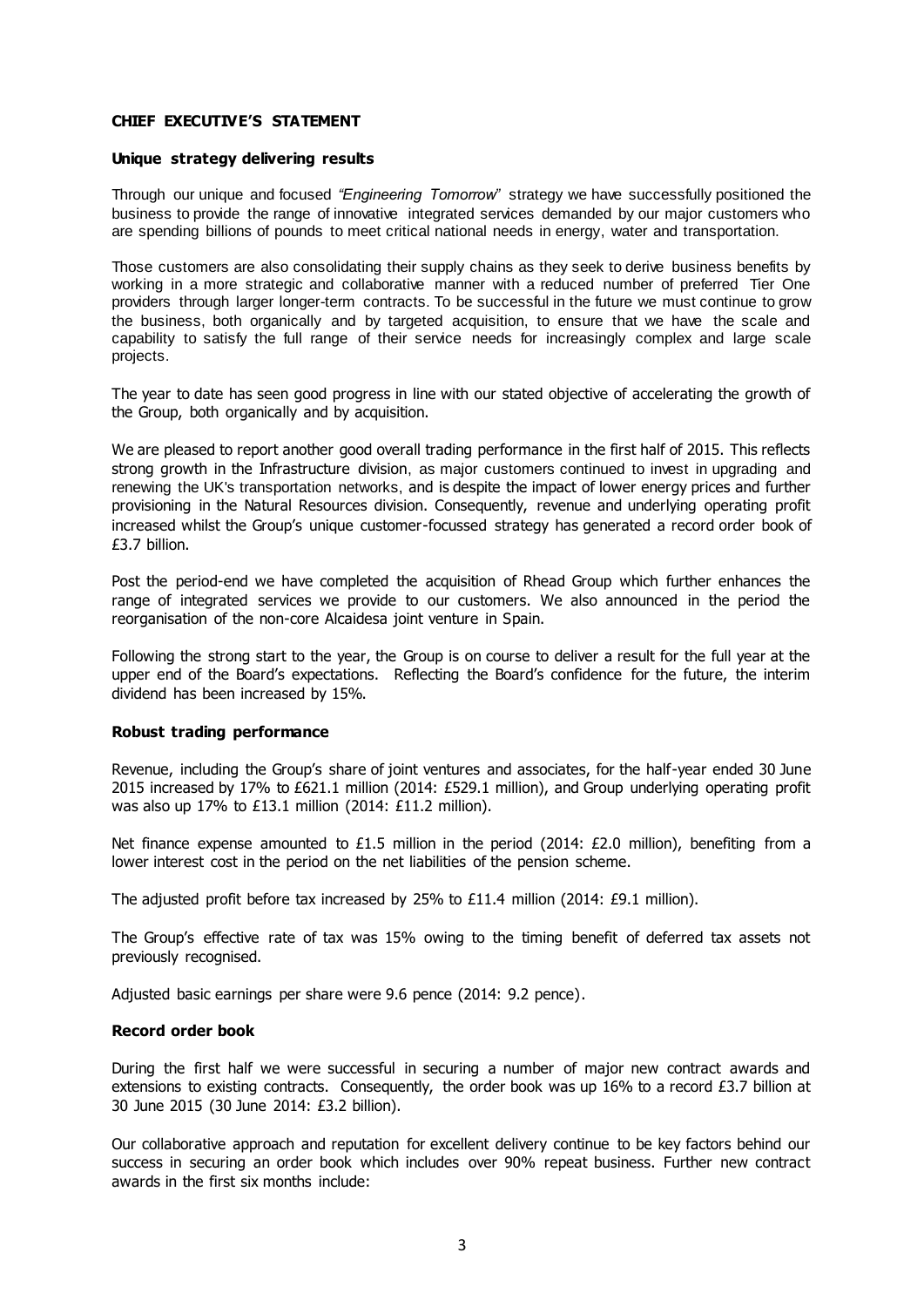- Development of the M4 corridor around Newport for the Welsh Government
- Underground link between the Crossrail and Bakerloo Line platforms at Paddington station
- Two sections of the A14 improvement scheme for Highways England

As at 30 June 2015, the Group had secured revenue for 2015 of over £1.2 billion (2014: over £950 million secured for 2014).

The order book provides good long-term visibility with over £950 million of revenue secured for 2016 (2014: over £800 million secured for 2015), and £2.2 billion of revenue secured for 2017 and beyond.

In addition, the Group has a strong preferred bidder position, increased to over £500 million (2014: over £400 million).

## **Robust cash position**

The Group's net cash position at 30 June 2015 was £126.8 million (2014: £133.8 million), with no significant debt.

The decrease in the net cash position reflects the continued growth in lower-risk target cost, cost reimbursable contracts, the payment of acquisition related deferred consideration in the period and the payment of the final dividend and associated pension contribution. The average month-end net cash increased to £131.7 million for the period (2014: £82.0 million).

The Group has flexible financing in place to support its future growth and has recently increased its total banking and bonding facilities to £525 million with an extended maturity date of 30 June 2020.

## **Increased dividend**

In line with its progressive dividend policy, targeting an ongoing dividend cover of around two times underlying earnings, the Board has declared an interim dividend of 3.75 pence per share (2014: 3.25 pence per share).

The dividend will be paid on 23 October 2015 to shareholders on the register as at the close of business on 18 September 2015.

## **Group Pension Scheme**

The deficit on the Group's legacy Costain Pension Scheme ('CPS') at 30 June 2015 in accordance with IAS 19, net of deferred tax, was £29.6 million (June 2014: £40.7 million). The decrease is a result of company contributions and asset value gains offsetting an increase in liabilities due to changes in the market based assumptions used.

Deficit contributions continue in line with the plan agreed with the Trustee of the CPS with annual contributions being £7.0 million per annum (increasing annually with inflation) plus an additional contribution to match the total contribution to the total annual dividend amount paid by the company. In accordance with this agreement, total contributions in the period were £5.9 million with further contributions of £3.7 million planned for the second half of the year.

## **Accelerating growth**

The Group announced on 17 August 2015 that it had completed the acquisition of Rhead Group, a professional services consultancy with a focus on programme and commercial management.

Rhead Group, established in 1985 and operating with over 550 people, provides a range of solutions for the lifecycle of infrastructure, construction and asset management programmes, primarily in the UK, for a number of blue-chip customers including National Grid, Wales & West Utilities and BAE Systems.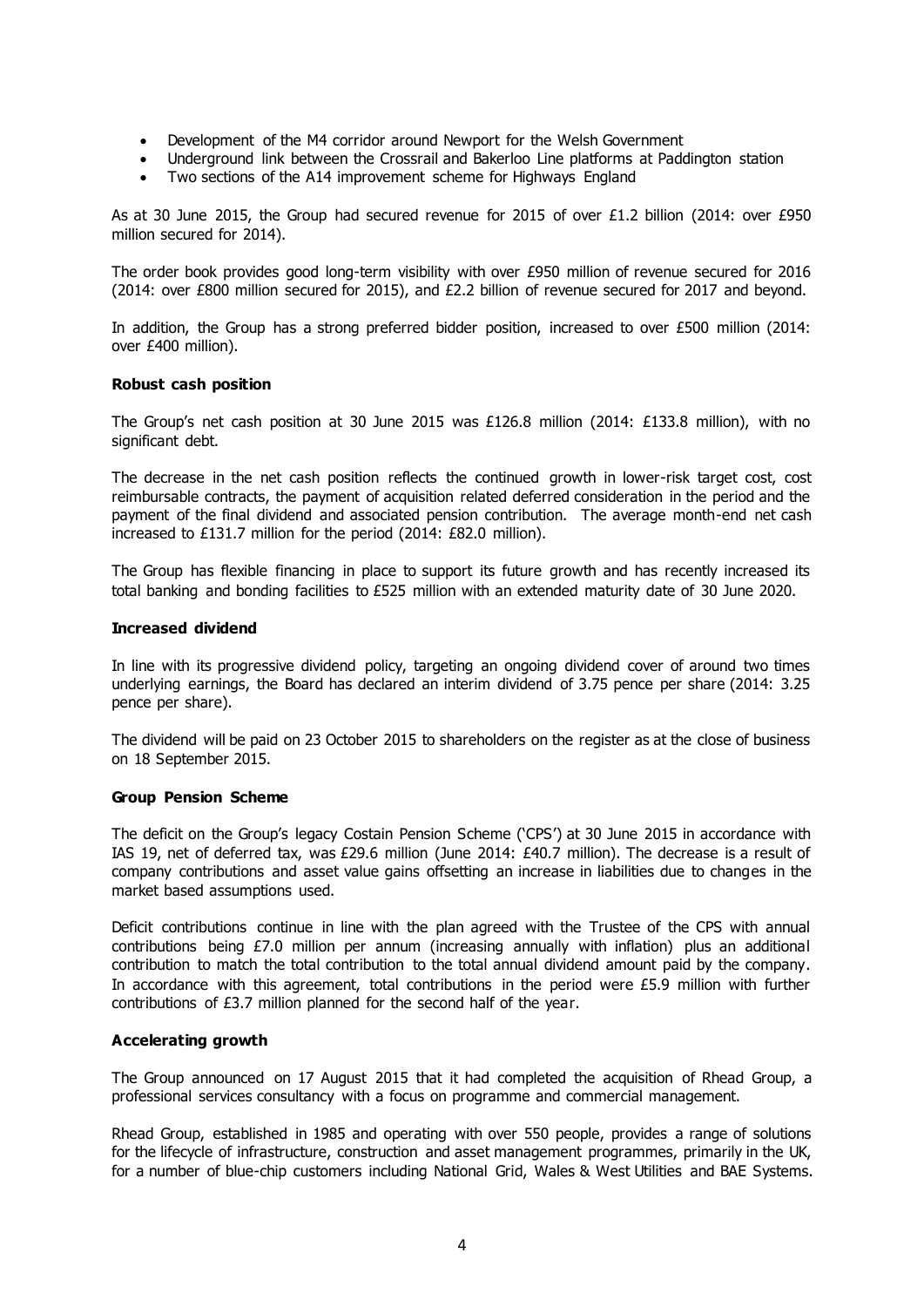Rhead Group's senior management team, including Nigel Curry, Rhead Group CEO, will remain with the business.

Costain's strategy is to focus on major customers spending billions of pounds addressing national needs in energy, water and transportation. Those customers are consolidating their supply chains and are seeking an increasingly integrated service offering from their Tier One service providers through larger, longer-term collaborative contracts. Rhead Group will further enhance Costain's programme management and advisory capability across all of the Group's operations as part of that integrated service offering.

Rhead Group has been acquired for a total cash consideration of £36.0 million on a debt free / cash free and normalised working capital basis and the consideration has been funded from Costain's existing cash and debt facilities.

In the year ended 31 July 2014, Rhead Group generated revenues of £63.5 million and EBITDA of £5.2 million (before exceptional administrative expenses of £0.7 million).

Rhead Group will be fully integrated into Costain's power sector in the current financial year, which following the acquisition, now reports into the Natural Resources division. The acquisition is expected to be earnings enhancing from 2016.

Separately, post the period-end, Costain took the opportunity to combine all of its nuclear activities across the Group into one unit which will report into the Infrastructure division. This action will enable a more concentrated focus on the opportunities in the nuclear sector, driven by investment in new energy solutions and the pressing need to deal with the UK's legacy nuclear infrastructure.

The UK market is defined by significant and long-term planned expenditure programmes underpinned by committed regulated spend and essential capital investment. At the same time, and as we anticipated, the changing nature and increasing complexity of the requirements of the major customers in these markets continues to change fundamentally the way in which they procure services and work with their supplier partners.

These trends have created a rapidly changing and dynamic market environment in which further consolidation has taken place and is expected to continue. All potential opportunities to accelerate growth by acquisition are considered against a strict set of strategic and financial criteria

## **Focusing and prioritising resources**

We have two core operating and reporting divisions within our business; Infrastructure and Natural Resources.

We continue to focus and prioritise our resources on a group-wide basis and through our customeraligned divisional structure, on identifying the most attractive new opportunities for the Company as a whole.

## Infrastructure Division

The division, which in the first half incorporated the Group's activities in the highways, rail and power markets, has had a strong first half with an increase in revenue, operating profit and order book.

Revenue increased to £475.2 million (2014: £358.7 million) whilst operating profit rose to £23.6 million (2014: £16.9 million) as we delivered an excellent performance across the division including the award of gain-share on a number of contracts which enhanced margins in the period to the upper-end of expectations.

The forward order book for the division has grown to £2.7 billion (2014: £2.2 billion) and the level of tendering activity remains high with a significant pipeline of opportunities.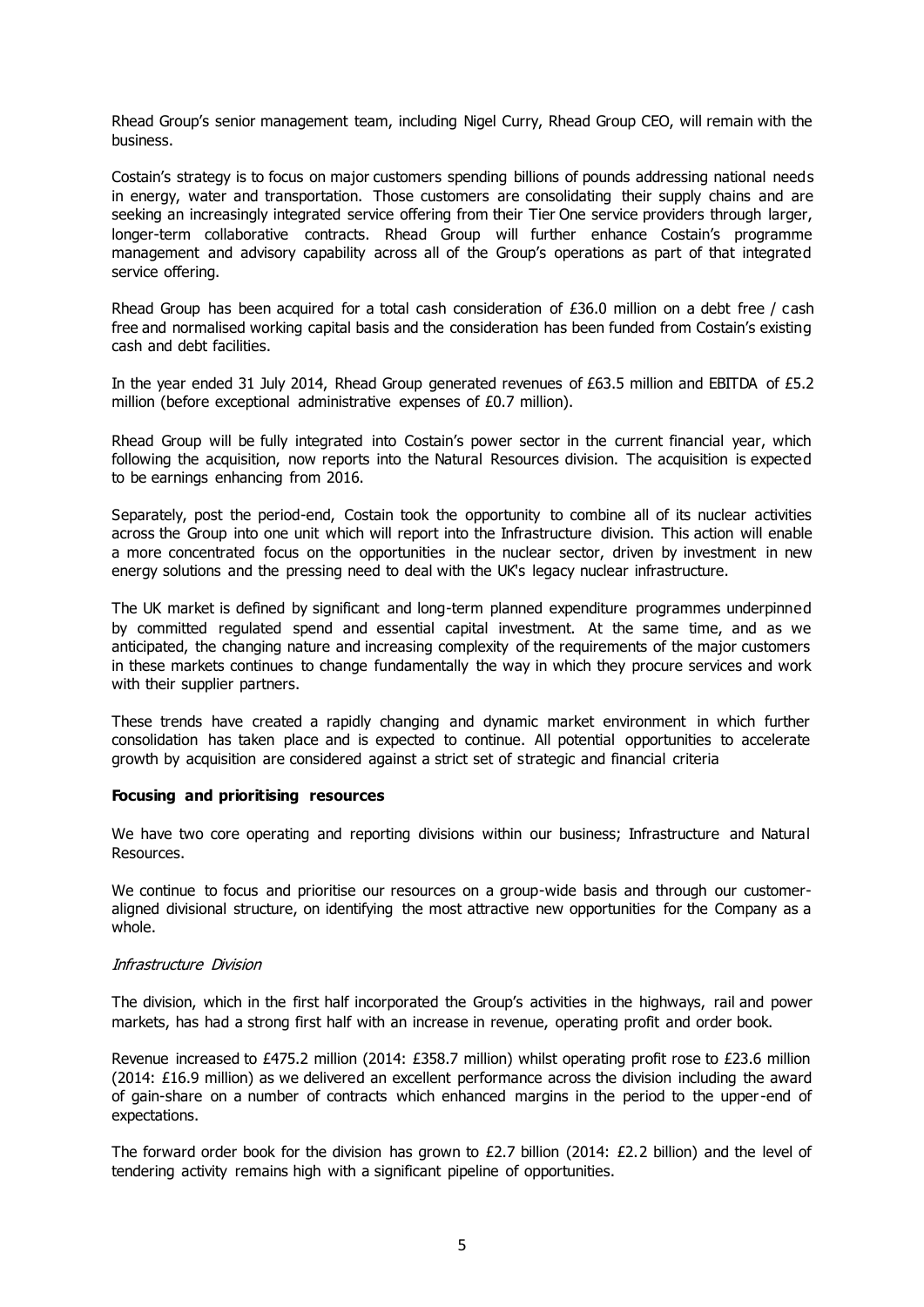In Highways, Costain secured new work and extended existing contracts with Highways England including winning two out of three lots of the major A14 programme and securing extensions on the Areas 12 and 14 maintenance contracts. The Group, in joint venture, was also awarded the M4 corridor development contract around Newport for the Welsh Government.

In Rail, the year started well with the delivery, ahead of schedule, of all major blockade work for Network Rail at London Bridge and Crossrail Anglia. Meanwhile, the Kent Multidiscipline Engineering Framework, West Coast Main Line Power Upgrade and Edinburgh to Glasgow Improvement Electrification contracts are all operating as planned. The ABC Electrification joint venture, under Network Rail's National Electrification Programme, has commenced works to electrify the railway line between Swindon and Cardiff. For Crossrail, good progress was made on the Paddington New Yard, Paddington and Bond Street stations. The first of the new Crossrail tracks were laid at Connaught tunnel as part of the C610 System Wide contract. For London Underground, good progress has been made on the complex Bond Street station upgrade and we have mobilised the Bakerloo Line Link contract.

In Power, work continued on the operations and maintenance contracts for Scottish and Southern Electric, Scottish Power and E.ON on the fossil fuel fleet of power stations. For National Grid, Costain successfully completed the tunnelling on the 33km London Power tunnel contract.

## Natural Resources Division

The Natural Resources division in the first half incorporated the Group's activities in the oil & gas, nuclear process and water markets.

Revenue (including share of joint ventures and associations) in the division for the year was £145.0 million (2014: £169.4 million), with a loss from operations of £7.4 million (2014: £2.6 million loss).

The loss in the period reflects further costs in relation to the completion of the legacy Greater Manchester Waste Disposal Authority PFI contract awarded in 2007. It was reported in the Group's full-year results, for the year ending 31 December 2014, that all 46 facilities on the contract were either fully completed or in the warranty period under the terms of the contract during which further work and plant modifications will be completed. During the course of that further work a number of issues have been identified and are being addressed. The Group has taken an additional provision in respect of the costs to reach Final Acceptance on the project, which is expected in the second half of 2016.

The division's performance was also impacted by the decline in energy prices which resulted in a number of projects in the North Sea being delayed.

The division has a forward order book of £1.0 billion (2014: £1.0 billion) and the level of estimating and tendering is high across all three of the division's sectors.

In Water, the Group has continued to deliver successfully and to close out AMP-5 frameworks for United Utilities, Southern Water, Severn Trent Water, Welsh Water and Northumbrian Water. A number of contracts within AMP-5 will continue throughout 2015 into 2016, including delivery of the large waste water treatment plants at Liverpool and Woolston. The new AMP-6 five year programmes have been successfully mobilised for Thames Water, Severn Trent Water and Southern Water, and as a result we anticipate an increase in revenue in the second half of the year. In addition, work has commenced on the Shieldhall contract with Scottish Water.

Costain continues to broaden and develop its specialist capabilities in the Oil & Gas market across its upstream, midstream and downstream activities. In upstream, which delivers asset development and asset improvement consulting services from its base in Aberdeen, Costain has continued to secure new work despite challenging market conditions and was recently appointed by ETI to deliver a new CCS storage appraisal project funded by DECC.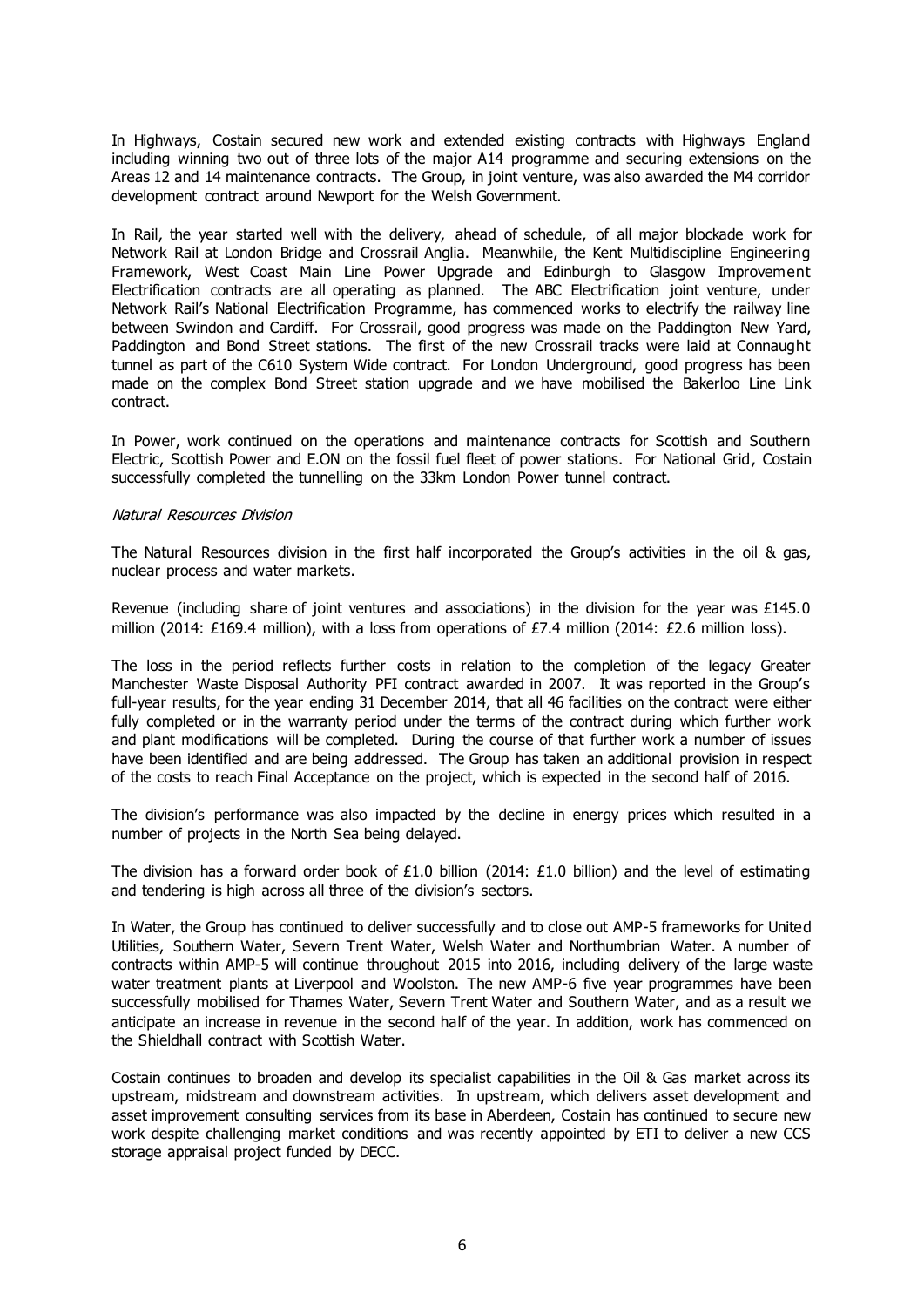In Nuclear Process, the delivery of Evaporator-D construction at the Sellafield Nuclear Reprocessing Facility continues on plan.

## Land Development

Our non-core Land Development activity in Spain, undertaken in joint venture with Santander Bank in the period, continued to be subject to challenging market conditions although the Spanish economy continued to show signs of improvement.

Revenue was £0.9 million (2014: £1.0 million) and the loss after tax was £0.5 million (2014: £0.5 million loss) reflecting the Group's share of the running and financing costs of the joint venture. Our activities in the period focused on our leisure businesses of golf courses and a 600 berth marina, with a continued moratorium on development activity on the land-bank.

We announced on 1 July 2015 that, by mutual agreement with our joint venture partner, Santander, the assets held by the non-core joint venture would, subject to the fulfilment of certain conditions, be reorganised and split equally between the parties. Following the reorganisation, which was completed on 21 July 2015, Santander took ownership of the two largest pieces of development land held by the joint venture and assumed a portion of the outstanding debt. Costain now owns the operating assets of the golf courses, the associated parcel of land and the marina concession, and has retained the balance of the outstanding debt.

## **Risks and uncertainties**

The Board continually assesses and monitors the key risks of the business. The key risks that could affect the Group's medium term performance, and the factors which mitigate these risks, are set out on pages 28-30 of the Group's Annual Report for 2014, a copy of which is available from our website [www.costain.com.](http://www.costain.com/)

The Chief Executive's Statement and the notes to these interim financial statements include consideration of uncertainties affecting the Group in the remaining six months of the year.

## **Costain 150 Challenge**

In 2015, Costain is celebrating its  $150<sup>th</sup>$  anniversary and, to help mark this special occasion, we are undertaking the Costain 150 Challenge, which will change many people's lives by raising £1 million for the Costain Charitable Foundation's four chosen charities: British Heart Foundation, Macmillan Cancer Support, Prince's Trust and Samaritans. A number of fundraising events have been taking place across the business and to date over £750,000 has been raised, including a £ for  $\epsilon$  matching pledged by the Group.

## **Positive outlook**

We have delivered another strong performance in the first half of the year. In addition to growth in revenue and profit, our order book now stands at a record £3.7 billion.

Costain has an established reputation for delivering innovative integrated services that enables the Group to win large, long-term contracts addressing the UK's National needs in energy, water and transportation.

Costain is accelerating its growth and following the 17% increase in underlying operating profit in the first half of the year is on course to deliver a result for the year at the upper-end of the Board's expectations. Our confidence for the future is reflected in the 15% increase in dividend.

## **Andrew Wyllie CBE, Chief Executive 20 August 2015**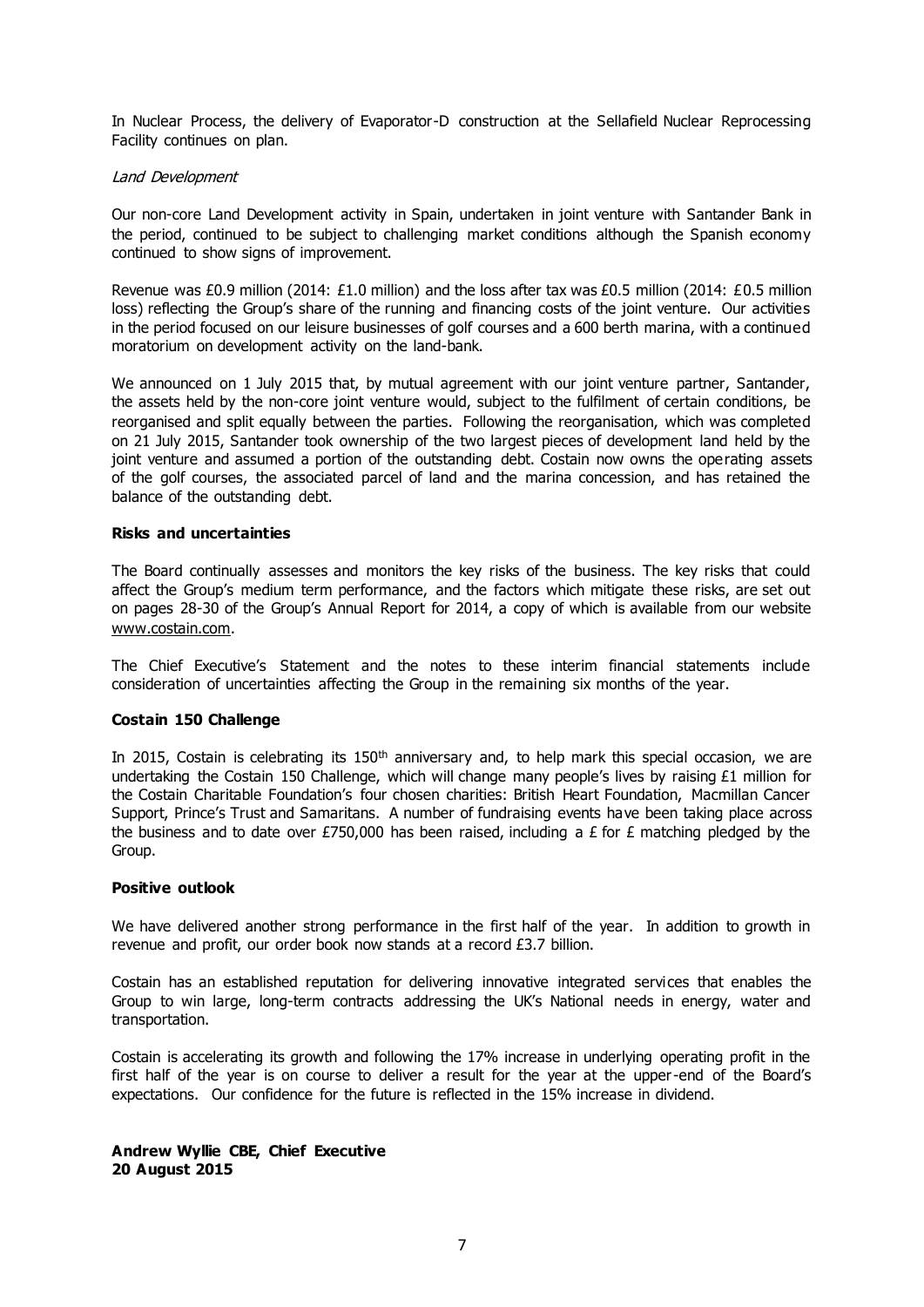## **Interim results for the half-year ended 30 June 2015**

## **Condensedconsolidatedincome statement**

Half-year ended 30 June,

| ι ιαιι γνται σπυσυ συ συπισ<br>year ended 31 December                               |              |                                      | 2015<br>Half-year |               |                          | 2014<br>Half-year |                                      |                                 | 2014<br>Year             |                |
|-------------------------------------------------------------------------------------|--------------|--------------------------------------|-------------------|---------------|--------------------------|-------------------|--------------------------------------|---------------------------------|--------------------------|----------------|
|                                                                                     |              | <b>Before</b><br>other<br>items      | Other<br>items    | Total         | Before<br>other<br>items | Other<br>items    | Total                                | <b>Before</b><br>other<br>items | Other<br>items           | Total          |
|                                                                                     | <b>Notes</b> | £m                                   | £m                | £m            | £m                       | £m                | £m                                   | £m                              | £m                       | £m             |
| Revenue<br>Less: Share of revenue of joint ventures and                             | 3            | 621.1                                | $\blacksquare$    | 621.1         | 529.1                    |                   | 529.1                                | 1,122.5                         |                          | 1,122.5        |
| associates                                                                          |              | (19.6)                               | $\blacksquare$    | (19.6)        | (25.1)                   |                   | (25.1)                               | (50.7)                          |                          | (50.7)         |
| Group revenue                                                                       |              | 601.5                                |                   | 601.5         | 504.0                    |                   | 504.0                                | 1,071.8                         |                          | 1,071.8        |
| Cost of sales                                                                       |              | (572.6)                              |                   |               | $(572.6)$ $(478.4)$      | $\blacksquare$    | (478.4)                              | (1,011.6)                       | $\overline{a}$           | (1,011.6)      |
| Gross profit                                                                        |              | 28.9                                 | $\blacksquare$    | 28.9          | 25.6                     | $\blacksquare$    | 25.6                                 | 60.2                            | $\blacksquare$           | 60.2           |
| Administrative expenses                                                             |              | (15.8)                               | $\blacksquare$    | (15.8)        | (14.4)                   |                   | (14.4)                               | (31.5)                          | $\overline{\phantom{a}}$ | (31.5)         |
| Amortisation of acquired intangible assets<br>Employment related and other deferred |              | $\blacksquare$                       | (1.2)             | (1.2)         | $\blacksquare$           | (1.6)             | (1.6)                                |                                 | (3.0)                    | (3.0)          |
| consideration                                                                       |              |                                      |                   |               |                          | (1.3)             | (1.3)                                |                                 | (2.2)                    | (2.2)          |
| Group operating profit                                                              |              | 13.1                                 | (1.2)             | 11.9          | 11.2                     | (2.9)             | 8.3                                  | 28.7                            | (5.2)                    | 23.5           |
| Profit on sale of interests in joint ventures and<br>associates                     |              |                                      |                   |               |                          |                   |                                      | 4.0                             |                          | 4.0            |
| Share of results of joint ventures and associates                                   |              | (0.4)                                |                   | (0.4)         | (0.5)                    |                   | (0.5)                                | (1.3)                           |                          | (1.3)          |
| Profit from operations                                                              | 3            | 12.7                                 | (1.2)             | 11.5          | 10.7                     | (2.9)             | 7.8                                  | 31.4                            | (5.2)                    | 26.2           |
| Finance income<br>Finance expense                                                   |              | 0.4<br>(1.7)                         | (0.2)             | 0.4<br>(1.9)  | 0.3<br>(1.9)             | (0.4)             | 0.3<br>(2.3)                         | 0.7<br>(3.6)                    | (0.7)                    | 0.7<br>(4.3)   |
| Net finance expense                                                                 | 4            | (1.3)                                | (0.2)             | (1.5)         | (1.6)                    | (0.4)             | (2.0)                                | (2.9)                           | (0.7)                    | (3.6)          |
| Profit before tax<br><b>Taxation</b>                                                | $\,$ 5 $\,$  | 11.4<br>(1.7)                        | (1.4)<br>0.2      | 10.0<br>(1.5) | 9.1<br>(1.0)             | (3.3)<br>0.3      | 5.8<br>(0.7)                         | 28.5<br>(2.2)                   | (5.9)<br>0.6             | 22.6<br>(1.6)  |
| Profit for the period attributable to equity<br>holders of the parent               |              | 9.7                                  | (1.2)             | 8.5           | 8.1                      | (3.0)             | 5.1                                  | 26.3                            | (5.3)                    | 21.0           |
| Earnings per share                                                                  |              |                                      |                   |               |                          |                   |                                      |                                 |                          |                |
| Basic<br><b>Diluted</b>                                                             | 6<br>6       | 9.6 <sub>p</sub><br>9.2 <sub>p</sub> | (1.2)p<br>(1.1)p  | 8.4p<br>8.1p  | 9.2 <sub>p</sub><br>8.8p | (3.4)p<br>(3.2)p  | 5.8 <sub>p</sub><br>5.6 <sub>p</sub> | 27.8p<br>27.2p                  | (5.6)p<br>(5.5)p         | 22.2p<br>21.7p |

During the period, previous period and previous year the impact of business disposals was not material and, therefore all results ar e classified as arising from continuing operations.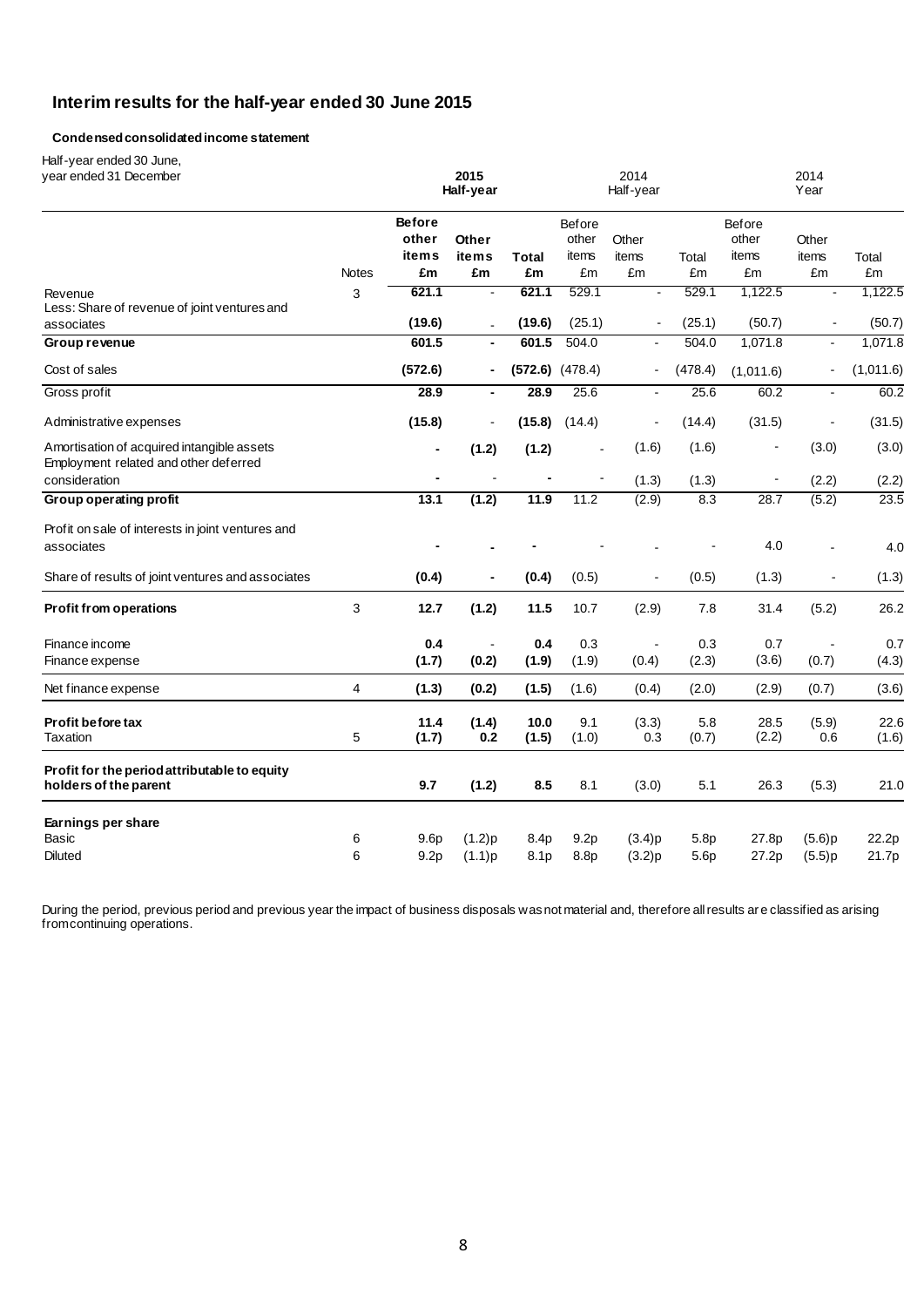## **Condensed consolidated statement of comprehensive income and expense**

| Half-year ended 30 June,<br>year ended 31 December                                                    | 2015<br>Half-year<br>£m | 2014<br>Half-year<br>£m | 2014<br>Year<br>£m |
|-------------------------------------------------------------------------------------------------------|-------------------------|-------------------------|--------------------|
| Profit for the period                                                                                 | 8.5                     | 5.1                     | 21.0               |
| Items that may be reclassified subsequently to profit or loss:                                        |                         |                         |                    |
| Exchange differences on translation of foreign operations                                             | (2.3)                   | (1.3)                   | (2.0)              |
| Cash flow hedges<br>Group:                                                                            |                         |                         |                    |
| Effective portion of changes in fair value during period                                              | (0.1)                   |                         |                    |
| Net changes in fair value transferred to retained earnings                                            |                         | 0.1                     | 0.1                |
| Total items that may be reclassified subsequently to profit or loss                                   | (2.4)                   | (1.2)                   | (1.9)              |
| Items that will not be reclassified to profit or loss:                                                |                         |                         |                    |
| Remeasurement of defined benefit obligations                                                          | (0.5)                   | (14.8)                  | (15.7)             |
| Tax recognised on remeasurement of defined benefit obligations                                        | 0.1                     | 1.3                     | 1.5                |
| Total items that will not be reclassified to profit or loss                                           | (0.4)                   | (13.5)                  | (14.2)             |
| Other comprehensive expense for the period                                                            | (2.8)                   | (14.7)                  | (16.1)             |
| Total comprehensive income and expense for the period<br>attributable to equity holders of the parent | 5.7                     | (9.6)                   | 4.9                |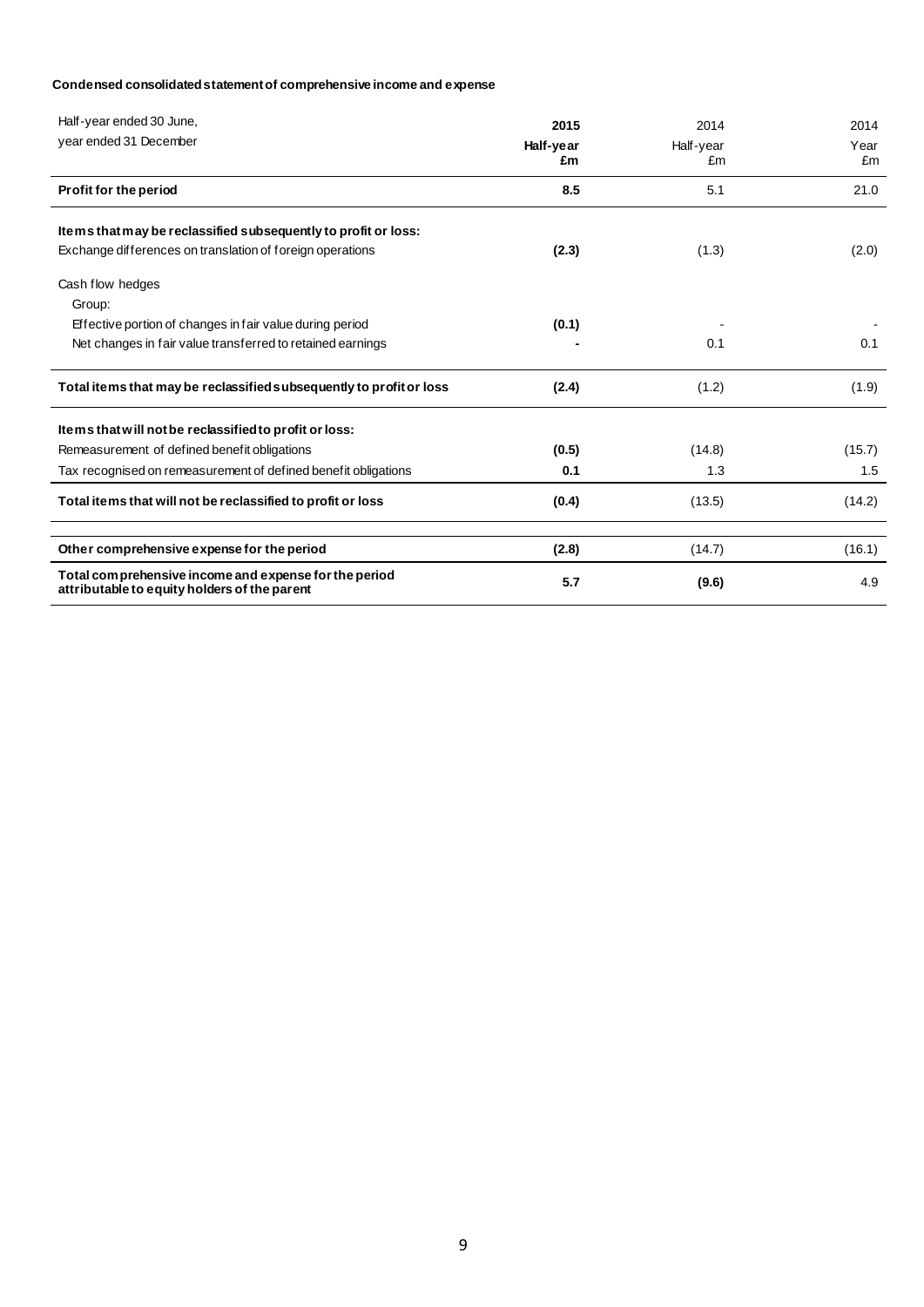## **Condensed consolidated statement of changes in equity**

|                                                     | Share<br>capital | Share<br>premium | Translation<br>reserve | Hedging<br>reserve | Merger<br>reserve | Retained<br>earnings | Total<br>equity |
|-----------------------------------------------------|------------------|------------------|------------------------|--------------------|-------------------|----------------------|-----------------|
|                                                     | £m               | £m               | £m                     | £m                 | £m                | £m                   | £m              |
| At 1 January 2014                                   | 33.4             | 4.7              | $\overline{4.8}$       | (0.1)              | $\blacksquare$    | 0.5                  | 43.3            |
| Profit for the period                               |                  |                  |                        |                    |                   | 5.1                  | 5.1             |
| Other comprehensive (expense)/income                |                  |                  | (1.3)                  | 0.1                |                   | (13.5)               | (14.7)          |
| Issue of ordinary shares under capital raise        | 16.7             |                  |                        | $\blacksquare$     | 53.6              | $\blacksquare$       | 70.3            |
| Transfer                                            |                  |                  |                        | $\blacksquare$     | (53.6)            | 53.6                 |                 |
| Issue of ordinary shares under employee share plans | 0.3              |                  |                        |                    |                   | (0.3)                |                 |
| Shares purchased to satisfy employee share schemes  |                  |                  |                        |                    |                   | (1.9)                | (1.9)           |
| Equity-settled share-based payments                 |                  |                  |                        |                    |                   | 0.9                  | 0.9             |
| Dividend paid (note 7)                              | 0.1              | 0.5              |                        |                    |                   | (5.2)                | (4.6)           |
| At 30 June 2014                                     | 50.5             | 5.2              | 3.5                    | $\blacksquare$     | $\blacksquare$    | 39.2                 | 98.4            |
| Profit for the period                               |                  |                  |                        |                    |                   | 15.9                 | 15.9            |
| Other comprehensive expense                         |                  |                  | (0.7)                  |                    |                   | (0.7)                | (1.4)           |
| Issue of ordinary shares under employee share plans | 0.1              | 0.2              |                        |                    |                   | $\blacksquare$       | 0.3             |
| Shares purchased to satisfy employee share schemes  |                  |                  |                        |                    |                   | (0.1)                | (0.1)           |
| Equity-settled share-based payments                 |                  |                  |                        |                    |                   | 0.8                  | 0.8             |
| Dividend paid (note 7)                              | $\overline{a}$   | 0.1              |                        |                    | $\blacksquare$    | (3.2)                | (3.1)           |
| At 31 December 2014                                 | 50.6             | 5.5              | 2.8                    |                    | $\blacksquare$    | 51.9                 | 110.8           |
| Profit for the period                               |                  |                  |                        |                    |                   | 8.5                  | 8.5             |
| Other comprehensive expense                         |                  |                  | (2.3)                  | (0.1)              |                   | (0.4)                | (2.8)           |
| Issue of ordinary shares under employee share plans | 0.3              |                  |                        |                    |                   | (0.3)                |                 |
| Shares purchased to satisfy employee share schemes  |                  |                  |                        |                    |                   | (0.9)                | (0.9)           |
| Equity-settled share-based payments                 |                  |                  |                        |                    |                   | 0.9                  | 0.9             |
| Dividend paid (note 7)                              | 0.1              | 0.3              |                        | ٠                  | $\blacksquare$    | (6.3)                | (5.9)           |
| At 30 June 2015                                     | 51.0             | 5.8              | 0.5                    | (0.1)              | $\blacksquare$    | 53.4                 | 110.6           |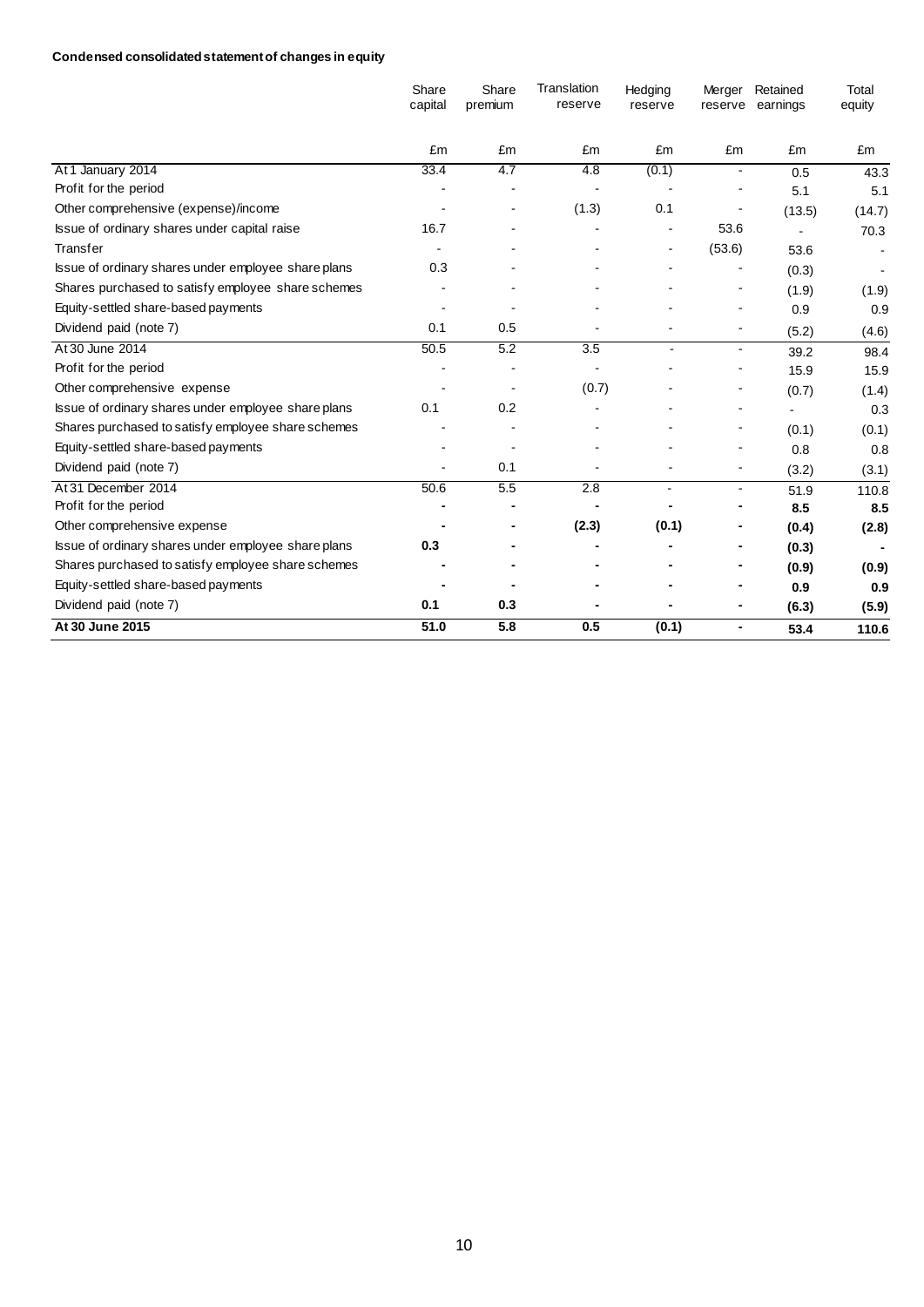## **Condensed consolidated statement of financial position**

| Half-year as at 30 June, year as at 31 December              | <b>Notes</b> | 2015      | 2014      | 2014  |
|--------------------------------------------------------------|--------------|-----------|-----------|-------|
|                                                              |              | Half-year | Half-year | Year  |
|                                                              |              | £m        | £m        | £m    |
| Assets                                                       |              |           |           |       |
| Non-current as sets                                          |              |           |           |       |
| Intangible assets                                            | 8            | 29.6      | 32.1      | 31.0  |
| Property, plant and equipment                                | 8            | 9.6       | 8.1       | 10.0  |
| Investments in equity accounted joint ventures               |              | 23.8      | 25.3      | 25.5  |
| Investments in equity accounted associates                   |              | 0.4       | 0.3       | 0.3   |
| Loans to equity accounted joint ventures                     |              |           | 1.3       |       |
| Loans to equity accounted associates                         |              | 1.7       | 4.7       | 1.7   |
| Other receivables                                            |              | 31.9      | 26.5      | 31.8  |
| Deferred tax                                                 |              | 7.5       | 10.2      | 9.2   |
| Total non-current as sets                                    |              | 104.5     | 108.5     | 109.5 |
|                                                              |              |           |           |       |
| <b>Current assets</b>                                        |              |           |           |       |
| <b>Inventories</b>                                           |              | 1.2       | 1.4       | 1.3   |
| Trade and other receivables                                  |              | 229.3     | 212.6     | 197.1 |
| Cash and cash equivalents                                    |              | 126.8     | 134.9     | 148.5 |
| <b>Total current as sets</b>                                 |              | 357.3     | 348.9     | 346.9 |
| <b>Total assets</b>                                          |              | 461.8     | 457.4     | 456.4 |
|                                                              |              |           |           |       |
| <b>Equity</b>                                                |              |           |           |       |
| Share capital                                                | 10           | 51.0      | 50.5      | 50.6  |
| Share premium                                                |              | 5.8       | 5.2       | 5.5   |
| Foreign currency translation reserve                         |              | 0.5       | 3.5       | 2.8   |
| Hedging reserve                                              |              | (0.1)     |           |       |
| Retained earnings                                            |              | 53.4      | 39.2      | 51.9  |
| Total equity attributable to equity holders of<br>the parent |              | 110.6     | 98.4      | 110.8 |
|                                                              |              |           |           |       |
| Liabilities                                                  |              |           |           |       |
| Non-currentliabilities                                       |              |           |           |       |
| Retirement benefit obligations                               | 9            | 37.0      | 50.9      | 41.7  |
| Other payables                                               |              | 2.9       | 5.5       | 4.5   |
| Provisions for other liabilities and charges                 |              | 0.1       | 0.2       | 0.1   |
| <b>Total non-current liabilities</b>                         |              | 40.0      | 56.6      | 46.3  |
| <b>Current liabilities</b>                                   |              |           |           |       |
| Trade and other payables                                     |              | 307.9     | 297.9     | 296.3 |
| Current tax payable                                          |              | 1.5       | 1.5       | 1.5   |
| <b>Bank overdrafts</b>                                       |              |           |           |       |
|                                                              |              |           | 1.1       |       |
| Provisions for other liabilities and charges                 |              | 1.8       | 1.9       | 1.5   |
| <b>Total current liabilities</b>                             |              | 311.2     | 302.4     | 299.3 |
| <b>Total liabilities</b>                                     |              | 351.2     | 359.0     | 345.6 |
| <b>Total equity and liabilities</b>                          |              | 461.8     | 457.4     | 456.4 |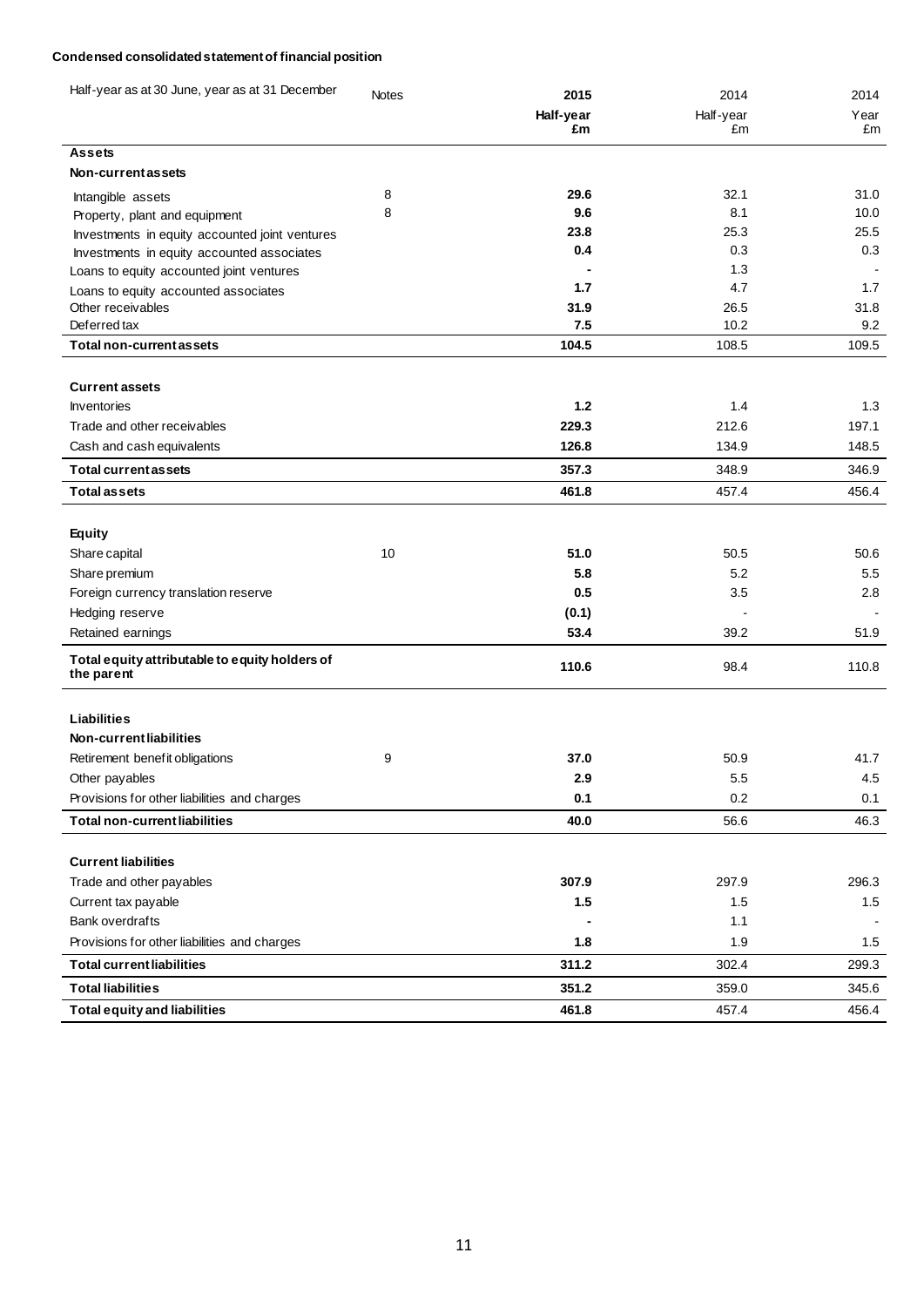| Half-year ended 30 June, year ended 31 December                          | 2015            | 2014<br>Half- | 2014       |
|--------------------------------------------------------------------------|-----------------|---------------|------------|
|                                                                          | Half-year<br>£m | year<br>£m    | Year<br>£m |
| Cash flows from operating activities                                     |                 |               |            |
| Profit for the period                                                    | 8.5             | 5.1           | 21.0       |
| Adjustments for:                                                         |                 |               |            |
| Share of results of joint ventures and associates                        | 0.4             | 0.5           | 1.3        |
| Finance income                                                           | (0.4)           | (0.3)         | (0.7)      |
| Finance expense                                                          | 1.9             | 2.3           | 4.3        |
| Taxation                                                                 | 1.5             | 0.7           | 1.6        |
| Profit on sales of interests in joint ventures and<br>associates         |                 |               | (4.0)      |
| Depreciation of property, plant and equipment                            | 0.8             | 0.8           | 2.0        |
| Amortisation of intangible assets                                        | 1.8             | 1.8           | 3.4        |
| Employment related and other deferred consideration                      |                 | 1.3           | 2.2        |
| Shares purchased to satisfy employee share schemes                       | (0.9)           | (1.9)         | (2.0)      |
| Share-based payments expense                                             | 1.1             | 1.1           | 2.2        |
| Cash from operations before changes in working capital and<br>provisions | 14.7            | 11.4          | 31.3       |
| Decrease in inventories                                                  | 0.1             | 0.2           | 0.3        |
| Increase in receivables                                                  | (32.4)          | (26.6)        | (16.3)     |
| Increase in payables                                                     | 14.6            | 37.1          | 33.1       |
| Movement in provisions and employee benefits                             | (5.5)           | (2.0)         | (4.8)      |
| Cash (used by)/from operations                                           | (8.5)           | 20.1          | 43.6       |
| Interest received                                                        | 0.4             | 0.3           | 0.7        |
| Interest paid                                                            | (0.7)           | (1.0)         | (3.6)      |
| Current tax paid                                                         |                 | (0.1)         | (0.1)      |
| Net cash (used by)/from operating activities                             | (8.8)           | 19.3          | 40.6       |
| Cash flows from investing activities                                     |                 |               |            |
| Dividends received from joint ventures and associates                    |                 | 0.1           | 0.1        |
| Additions to property, plant and equipment                               | (0.4)           | (1.0)         | (5.3)      |
| Additions to intangible assets                                           | (0.4)           | (0.9)         | (0.8)      |
| Proceeds of disposals of property, plant and equipment                   |                 |               | 0.6        |
| Additions to cost of investments                                         | (1.0)           |               | (1.7)      |
| Additions to loans to joint ventures and associates                      |                 | (1.3)         |            |
| Repayment of loans to joint ventures and associates                      |                 |               | 0.1        |
| Acquisition of interest in joint operation                               |                 | (2.4)         | (2.4)      |
| Acquisition related deferred consideration                               | (5.2)           | (3.4)         | (3.3)      |
| Net cash used by investing activities                                    | (7.0)           | (8.9)         | (12.7)     |
| Cash flows from financing activities                                     |                 |               |            |
| Issue of ordinary share capital                                          |                 | 70.3          | 70.6       |
| Ordinary dividends paid                                                  | (5.9)           | (4.6)         | (7.7)      |
| Repayment of borrowings                                                  |                 | (25.0)        | (25.0)     |
| Cash (used by)/from financing activities                                 | (5.9)           | 40.7          | 37.9       |
| Net (decrease)/increase in cash, cash equivalents and<br>overdrafts      | (21.7)          | 51.1          | 65.8       |
| Cash, cash equivalents and overdrafts at beginning<br>of the period      | 148.5           | 82.7          | 82.7       |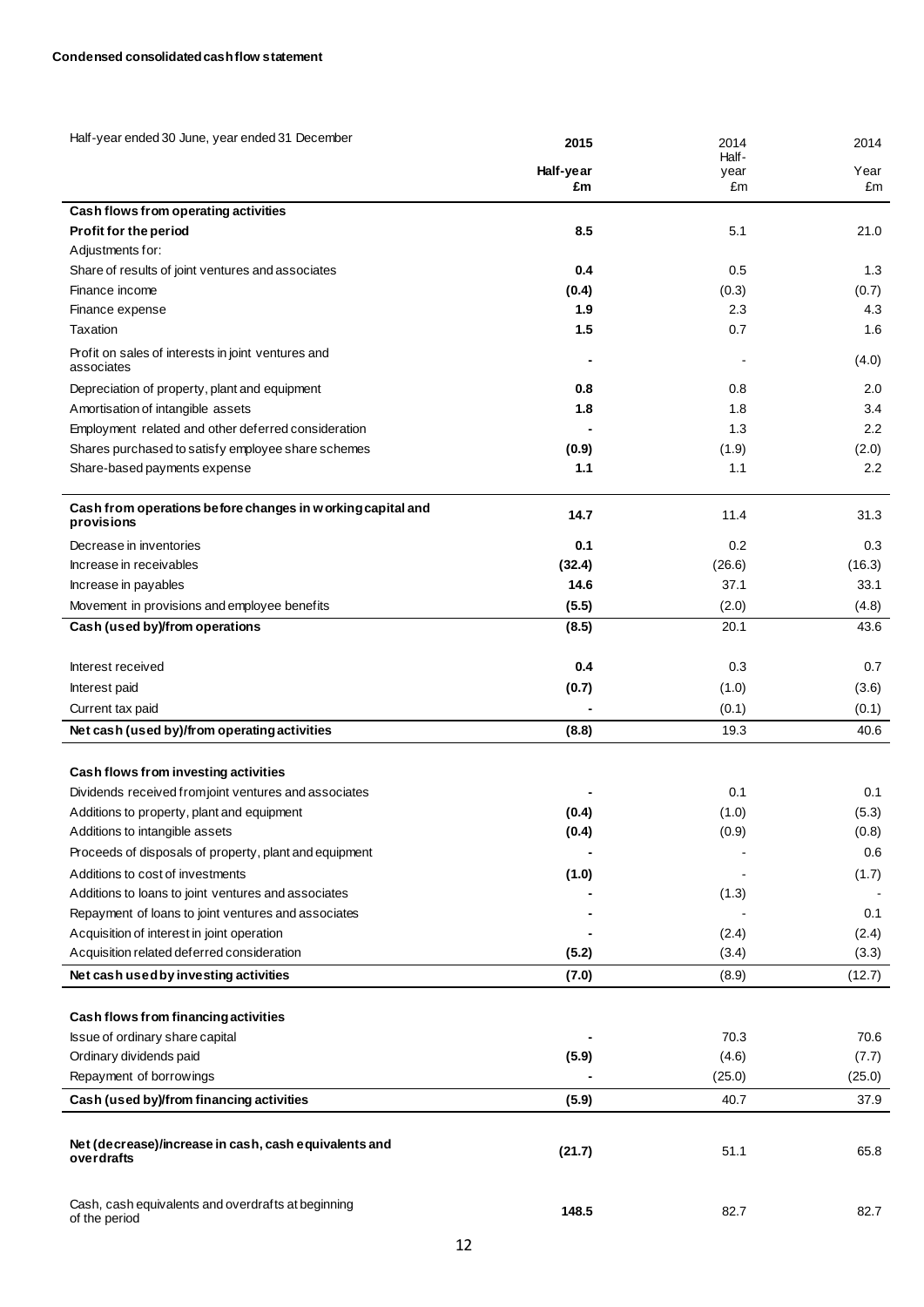| Cash, cash equivalents and overdrafts at end of the period | 126.8 | 133.8 | 148.5 |
|------------------------------------------------------------|-------|-------|-------|
|                                                            |       |       |       |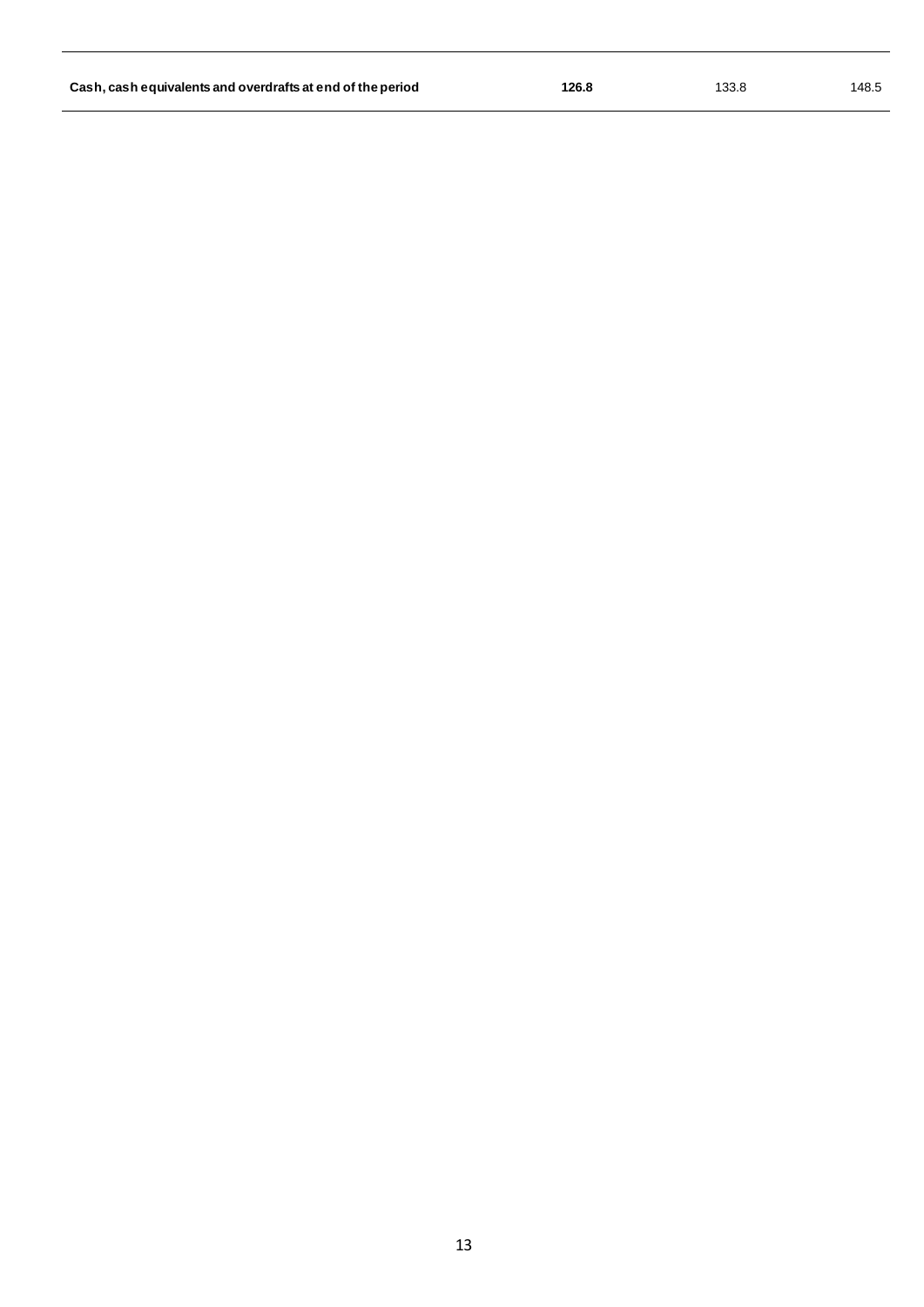#### **1. Generalinformation**

Costain Group PLC (the Company) is a public limited company incorporated in the United Kingdom. The address of its registered office and principal place of business is Costain House, Vanw all Business Park, Maidenhead, Berkshire SL6 4UB.

The Condensed consolidated interim financial statements are presented in pounds sterling, rounded to the nearest hundred thousand.

The comparative figures for the financial year ended 31 December 2014 are not the Company's full statutory accounts for that financial year. Those accounts have been reported on by the Company's auditors and delivered to the Registrar of Companies. The report of the auditors w as (i) unqualified, (ii) did not include a reference to any matters to w hich the auditors drew attention by w ay of emphasis w ithout qualifying their report, and (iii) did not contain a statement under section 498 (2) or (3) of the Companies Act 2006.

After making enquiries and review ing the latest forecasts, the directors believe that the Group has adequate resources to continue in operational existence for the foreseeable future. Accordingly, they continue to adopt the going concern basis in preparing the interim financial statements.

#### **2. Statement of compliance**

This interim financial information for the half-year ended 30 June 2015 has been prepared in accordance w ith IAS 34 Interim Financial Reporting as adopted by the European Union and w ith the Disclosure and Transparency Rules of the Financial Conduct Authority. The accounting policies, presentation and methods of computation adopted in the preparation of these Condensed Consolidated Interim Financial Statements are consistent with those followed in the preparation of the Group's Annual Financial Statements for the year ended 31 December 2014 w hich were prepared in accordance with International Financial Reporting Standards ("IFRS") as adopted by the European Union. They do not include all the information required for full annual financial statements and should be read in conjunction with the Consolidated Financial Statements of the Group as at and for the year ended 31 December 2014. No material new standards, amendments to standards or interpretations are effective for the half-year ended 30 June 2015.

#### Income statement presentation - Other items

In order to aid understanding of the underlying and overall performance of the Group, certain amounts are show n in the consolidated income statement in a separate column headed "Other items". Items are included under this heading w here the Board considers them to be of a one-off and unusual nature or related to the accounting treatment of acquisitions.

The Board approved the unaudited interim financial statements on 20 August 2015.

The Group's principal risks and uncertainties are consistent with those noted in the Annual Report for the year ended 31 December 2014. The Directors consider that the significant areas of judgment made by management that have significant effect on the Group's perf ormance and estimates w ith a significant risk of material adjustment in the second half of the year are unchanged from those identified on pages 99 and 100 of the Annual Report for the year ended 31 December 2014.

#### **3. Business segment information**

The Group has tw o core business segments: Natural Resources and Infrastructure plus the Land Development operations in Spain. The core segments are strategic business units w ith separate management and have different core customers or offer different services. This information is provided to the Chief Executive w ho is the chief operating decision maker.

| Half-year ended 30 June 2015                                        | <b>Natural</b><br><b>Resources</b> | <b>Infrastructure</b> | Land<br>Develop-<br>ment | Central<br>costs | Total |
|---------------------------------------------------------------------|------------------------------------|-----------------------|--------------------------|------------------|-------|
|                                                                     | £m                                 | £m                    | £m                       | £m               | £m    |
| <b>External revenue</b>                                             | 137.5                              | 464.0                 |                          | ۰                | 601.5 |
| Share of revenue of JVs and associates                              | 7.5                                | 11.2                  | 0.9                      | ۰                | 19.6  |
| Total segment revenue                                               | 145.0                              | 475.2                 | 0.9                      | ٠                | 621.1 |
|                                                                     |                                    |                       |                          |                  |       |
| Group operating profit/(loss)                                       | (7.5)                              | 23.6                  |                          | (3.0)            | 13.1  |
| Share of results of JVs and associates                              | 0.1                                | $\blacksquare$        | (0.5)                    | ٠                | (0.4) |
| Profit/(loss) from operations before other<br>items<br>Other items: | (7.4)                              | 23.6                  | (0.5)                    | (3.0)            | 12.7  |
| Amortisation of acquired intangible assets                          | (0.4)                              | (0.8)                 |                          | ٠                | (1.2) |
|                                                                     |                                    |                       |                          |                  |       |
| Profit/(loss) from operations                                       | (7.8)                              | 22.8                  | (0.5)                    | (3.0)            | 11.5  |
| Net finance expense                                                 |                                    |                       |                          |                  | (1.5) |
| Profit before tax                                                   |                                    |                       |                          |                  | 10.0  |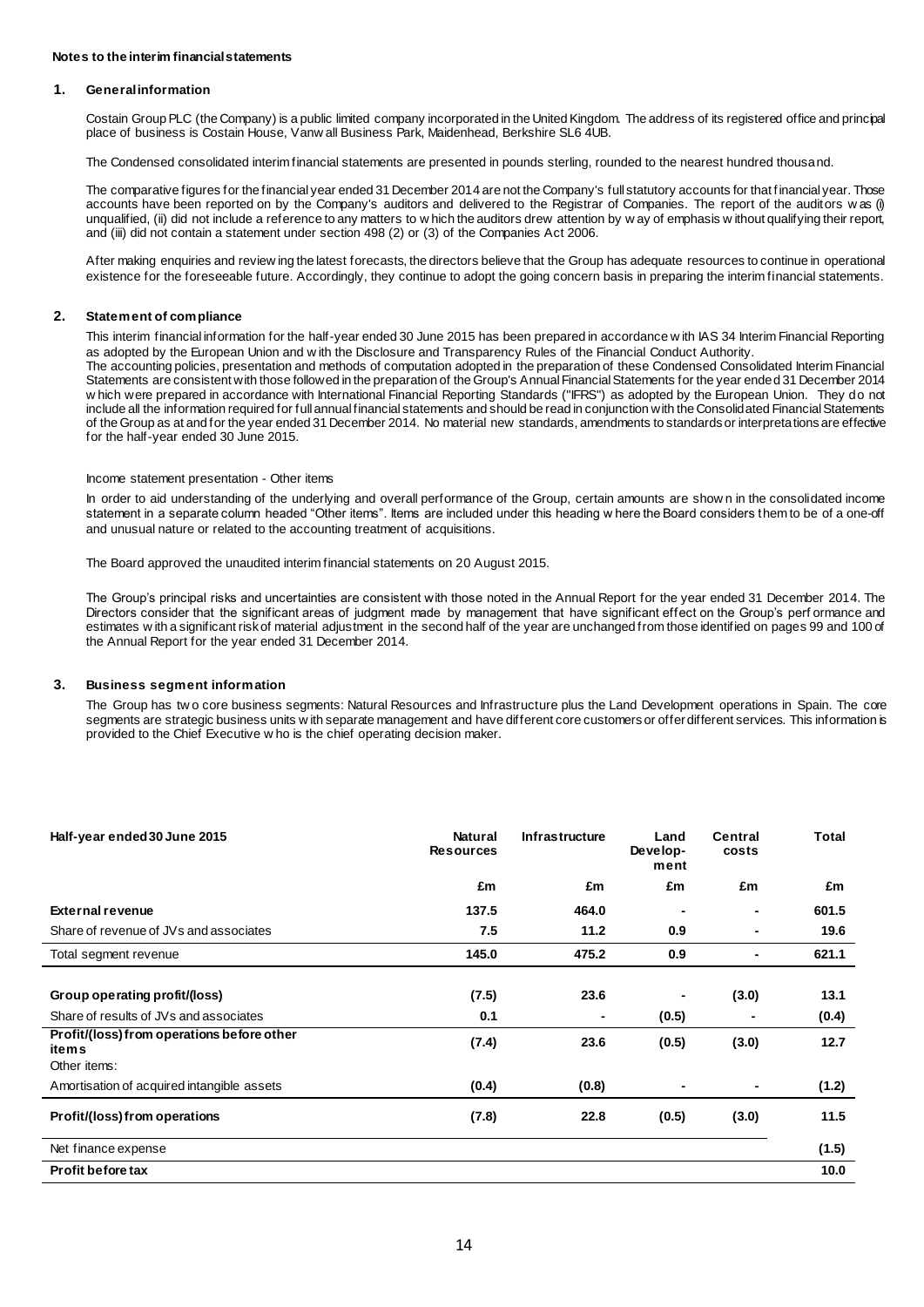## **Business segment information (continued)**

Half-year ended 30 June 2014

|                                                        | Natural<br><b>Resources</b> | Infrastructure | Land<br>Develop-<br>ment | Central<br>costs | Total |
|--------------------------------------------------------|-----------------------------|----------------|--------------------------|------------------|-------|
|                                                        | £m                          | £m             | £m                       | £m               | £m    |
| <b>External revenue</b>                                | 152.3                       | 351.7          |                          |                  | 504.0 |
| Share of revenue of JVs and associates                 | 17.1                        | 7.0            | 1.0                      | $\blacksquare$   | 25.1  |
| Total segment revenue                                  | 169.4                       | 358.7          | 1.0                      |                  | 529.1 |
|                                                        |                             |                |                          |                  |       |
| Group operating profit/(loss)                          | (2.6)                       | 16.9           |                          | (3.1)            | 11.2  |
| Share of results of JVs and associates                 |                             |                | (0.5)                    |                  | (0.5) |
| Profit/(loss) from operations before other<br>items    | (2.6)                       | 16.9           | (0.5)                    | (3.1)            | 10.7  |
| Other items:                                           |                             |                |                          |                  |       |
| Amortisation of acquired intangible assets             | (0.8)                       | (0.8)          |                          |                  | (1.6) |
| Employment related and other deferred<br>consideration | (1.3)                       |                |                          | $\blacksquare$   | (1.3) |
| Profit/(loss) from operations                          | (4.7)                       | 16.1           | (0.5)                    | (3.1)            | 7.8   |
| Net finance expense                                    |                             |                |                          |                  | (2.0) |
| Profit before tax                                      |                             |                |                          |                  | 5.8   |

| Year ended 31 December 2014                            |                      |                       |                          |                          |         |
|--------------------------------------------------------|----------------------|-----------------------|--------------------------|--------------------------|---------|
|                                                        | Natural<br>Resources | <b>Infrastructure</b> | Land<br>Develop-<br>ment | Central<br>costs         | Total   |
|                                                        | £m                   | £m                    | £m                       | £m                       | £m      |
| <b>External revenue</b>                                | 301.5                | 770.3                 |                          |                          | 1,071.8 |
| Share of revenue of JVs and associates                 | 33.5                 | 14.9                  | 2.3                      |                          | 50.7    |
| Total segment revenue                                  | 335.0                | 785.2                 | 2.3                      | $\blacksquare$           | 1,122.5 |
|                                                        |                      |                       |                          |                          |         |
| <b>Group operating profit/(loss)</b>                   | (3.5)                | 38.3                  |                          | (6.1)                    | 28.7    |
| Profit on sales of JVs and associates                  | 4.0                  |                       |                          |                          | 4.0     |
| Share of results of JVs and associates                 |                      |                       | (1.3)                    | $\overline{\phantom{a}}$ | (1.3)   |
| Profit/(loss) from operations before other<br>items    | 0.5                  | 38.3                  | (1.3)                    | (6.1)                    | 31.4    |
| Other items:                                           |                      |                       |                          |                          |         |
| Amortisation of acquired intangible assets             | (1.5)                | (1.5)                 |                          |                          | (3.0)   |
| Employment related and other deferred<br>consideration | (2.2)                |                       |                          | $\overline{\phantom{a}}$ | (2.2)   |
| Profit/(loss) from operations                          | (3.2)                | 36.8                  | (1.3)                    | (6.1)                    | 26.2    |
| Net finance expense                                    |                      |                       |                          |                          | (3.6)   |
| <b>Profit before tax</b>                               |                      |                       |                          |                          | 22.6    |

## **4. Net finance expense**

Finance expense includes the interest cost on the net liabilities of the pension scheme of £0.6 million (2014 half-year £0.8 million, 2014 year £1.4 million).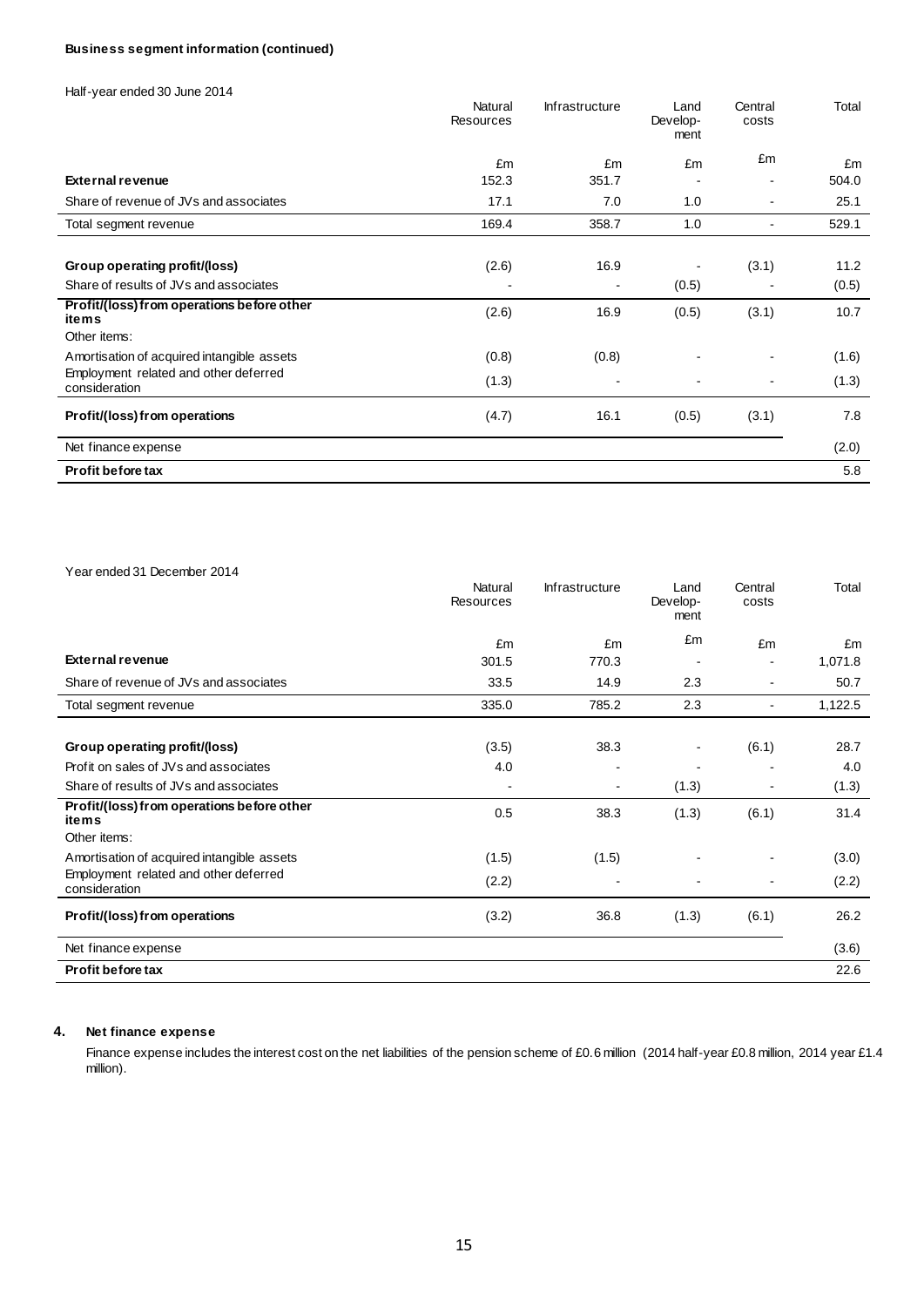## **5. Income tax**

|                                                                      | 2015<br>Half-year<br>£m | 2014<br>Half-year<br>£m | 2014<br>Year<br>£m |
|----------------------------------------------------------------------|-------------------------|-------------------------|--------------------|
| UK taxation                                                          | ٠                       |                         |                    |
| Deferred tax                                                         | (1.5)                   | (0.7)                   | (1.6)              |
| Income tax expense in the condensed<br>consolidated income statement | (1.5)                   | (0.7)                   | (1.6)              |
| Effective tax rate                                                   | 15.0%                   | 12.1%                   | 7.1%               |

The tax charge is represented by the estimate of the effective tax rate for the period.

## **6. Earnings per share**

The calculation of earnings per share is based on the profit for the period of £8.5 million (2014 half-year £5.1 million, 2014 year £21.0 million) and the number of shares set out below .

|                                                                                       | 2015<br>Half-year<br><b>Number</b><br>(m) | 2014<br>Half-year<br>Number<br>(m) | 2014<br>Year<br>Number<br>(m) |
|---------------------------------------------------------------------------------------|-------------------------------------------|------------------------------------|-------------------------------|
| Weighted average number of shares for basic earnings per<br>share calculation         | 101.4                                     | 88.3                               | 94.6                          |
| Dilutive potential ordinary shares arising from employee share<br>scheme              | 3.3                                       | 3.4                                | 2.1                           |
| Weighted average number of shares for fully diluted earnings<br>per share calculation | 104.7                                     | 91.7                               | 96.7                          |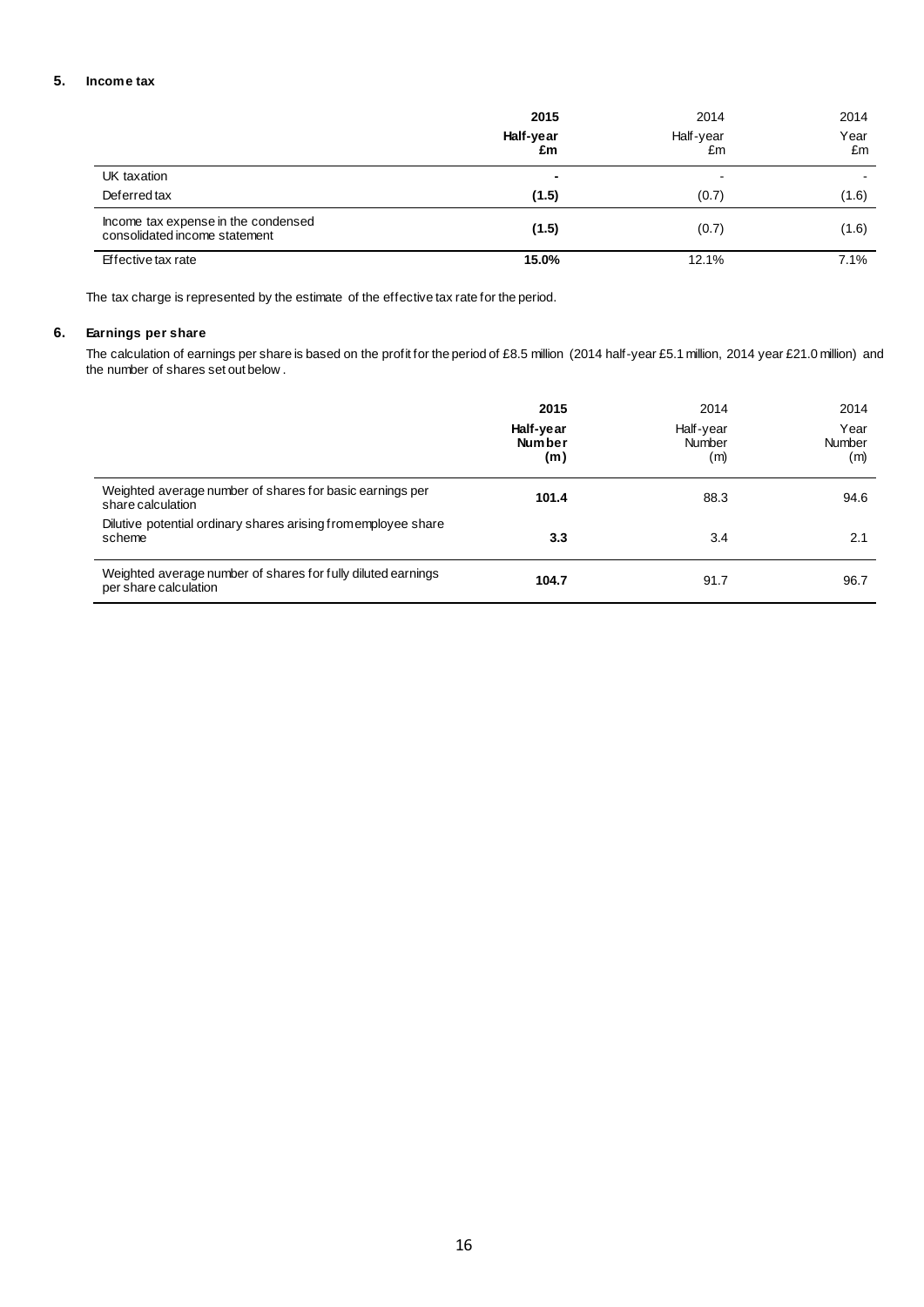### **7. Dividends**

|                                                         | Dividend<br>Per share<br>pence | Half-year<br>ended 30<br><b>June 2015</b><br>£m | Half-year<br>ended 30<br>June 2014<br>£m | Year ended 31<br>December<br>2014<br>£m |
|---------------------------------------------------------|--------------------------------|-------------------------------------------------|------------------------------------------|-----------------------------------------|
| Final dividend for the year ended 31 December 2013      | 7.75                           |                                                 | 5.2                                      | 5.2                                     |
| Interim dividend for the year ended 31 December 2014    | 3.25                           |                                                 |                                          | 3.2                                     |
| Final dividend for the year ended 31 December 2014      | 6.25                           | 6.3                                             | ۰                                        |                                         |
| Amount recognised as distributions to equity holders in |                                |                                                 |                                          |                                         |
| the period                                              |                                | 6.3                                             | 5.2                                      | 8.4                                     |
| Dividends settled in shares                             |                                | (0.4)                                           | (0.6)                                    | (0.7)                                   |
| Dividends settled in cash                               |                                | 5.9                                             | 4.6                                      | 7.7                                     |

The proposed interim dividend of 3.75 pence (2014: 3.25 pence) has not been included as a liability in these interim financial statements because it had not been approved at the period end date. The dividend totalling £3.8 million w ill be paid on 23 October 2015 to shareholders on the register at the close of business on 18 September 2015. A scrip dividend alternative w ill be offered.

## **8. Non-current assets**

During the interim period, the Group spent £0.4 million on plant and equipment and £0.4 million on software and development (2014 half-year £1.0 million on plant and equipment and £0.9 million on software and development, 2014 year £5.3 million on plant and equipment and £0.8 million on softw are and development).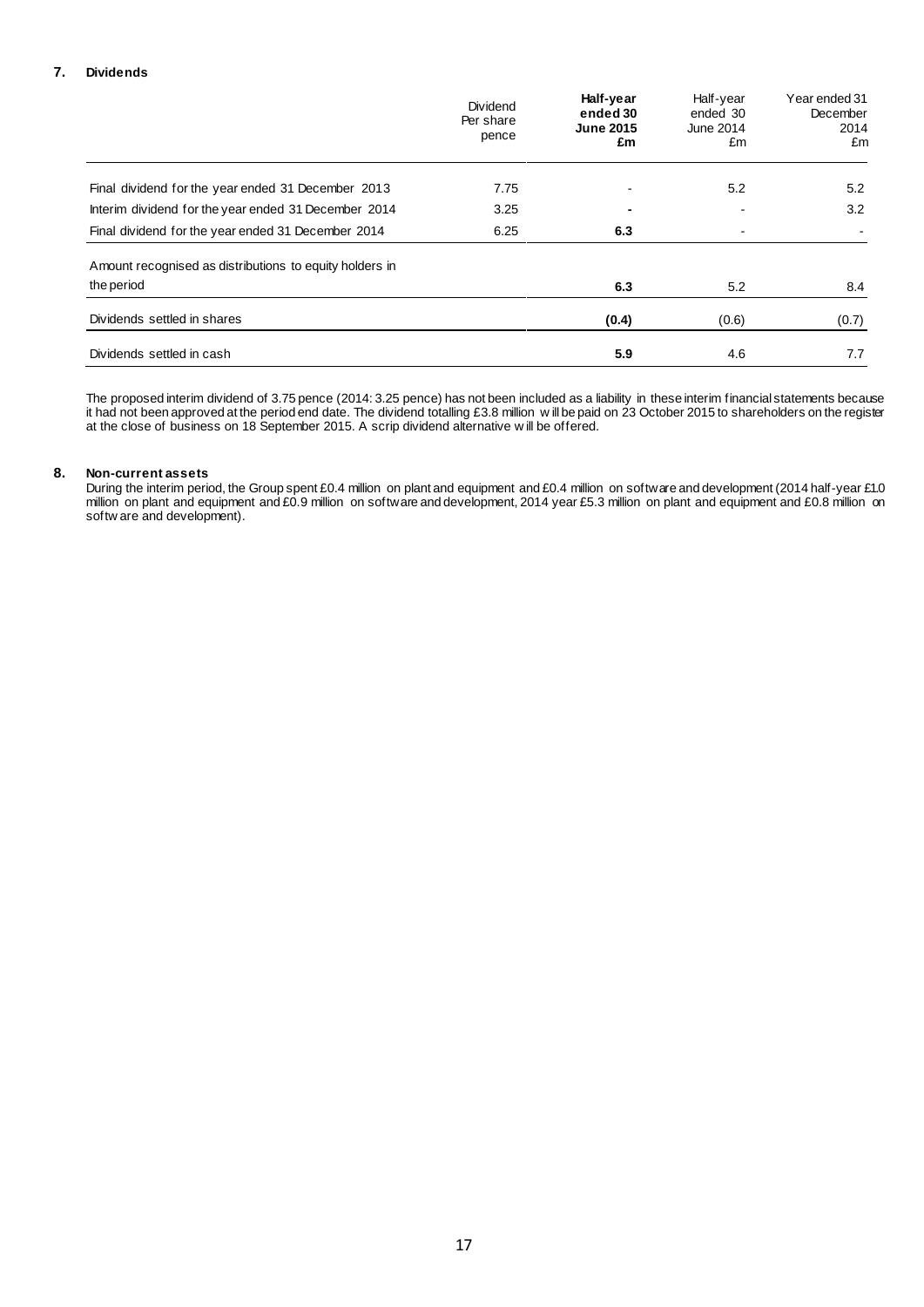## **9. Retirement benefit obligations**

|                                                            | 2015<br>Half-year<br>£m | 2014<br>Half-year<br>£m | 2014<br>Year<br>£m |
|------------------------------------------------------------|-------------------------|-------------------------|--------------------|
|                                                            |                         |                         |                    |
| Present value of defined benefit obligations               | (704.5)                 | (650.7)                 | (701.0)            |
| Fair value of scheme assets                                | 667.5                   | 599.8                   | 659.3              |
| Recognised liability for defined benefit obligations       | (37.0)                  | (50.9)                  | (41.7)             |
| Movements in present value of defined benefit obligations: | 2015                    | 2014                    | 2014               |
|                                                            | Half-year<br>£m         | Half-year<br>£m         | Year<br>£m         |
| Opening balance                                            | 701.0                   | 629.7                   | 629.7              |
| Interest cost                                              | 12.3                    | 14.3                    | 28.3               |
| Remeasurements                                             | 6.9                     | 21.0                    | 71.2               |
| Benefits paid                                              | (15.7)                  | (14.3)                  | (28.2)             |
| Closing balance                                            | 704.5                   | 650.7                   | 701.0              |
| Movements in fair value of scheme assets:                  | 2015                    | 2014                    | 2014               |
|                                                            | Half-year<br>£m         | Half-year<br>£m         | Year<br>£m         |
| Opening balance                                            | 659.3                   | 592.5                   | 592.5              |
| Interest income                                            | 11.7                    | 13.5                    | 26.9               |
| Remeasurements                                             | 6.3                     | 6.2                     | 55.5               |
| Contributions by employer                                  | 5.9                     | 1.9                     | 12.6               |
| Benefits paid                                              | (15.7)                  | (14.3)                  | (28.2)             |
| Closing balance                                            | 667.5                   | 599.8                   | 659.3              |

The follow ing actuarial assumptions have been used in the IAS 19 valuations of the Group's defined benefit pension scheme, w hich was closed to new members in May 2005 and to future accrual in September 2009 (expressed as w eighted averages):

|                          | 2015      | 2014      | 2014 |
|--------------------------|-----------|-----------|------|
|                          | Half-year | Half-year | Year |
|                          | %         | %         | $\%$ |
| Discount rate            | 3.70      | 4.30      | 3.60 |
| Future pension increases | 3.05      | 3.10      | 2.85 |
| Inflation assumption     | 3.10      | 3.20      | 2.90 |

The discount rate, inflation and pension increase and mortality assumptions have a significant effect on the amounts reported. Changes in these assumptions w ould have the follow ing effects on the Group's defined benefit scheme:

#### Pension liability

|                                                                                     | £m   |
|-------------------------------------------------------------------------------------|------|
| Increase discount rate by 0.25%, decreases pension liability by                     | 27.5 |
| Decrease inflation (and pension increases) by 0.25%, decreases pension liability by | 24.1 |
| Increase life expectancy by one year, increases pension liability by                | 21.5 |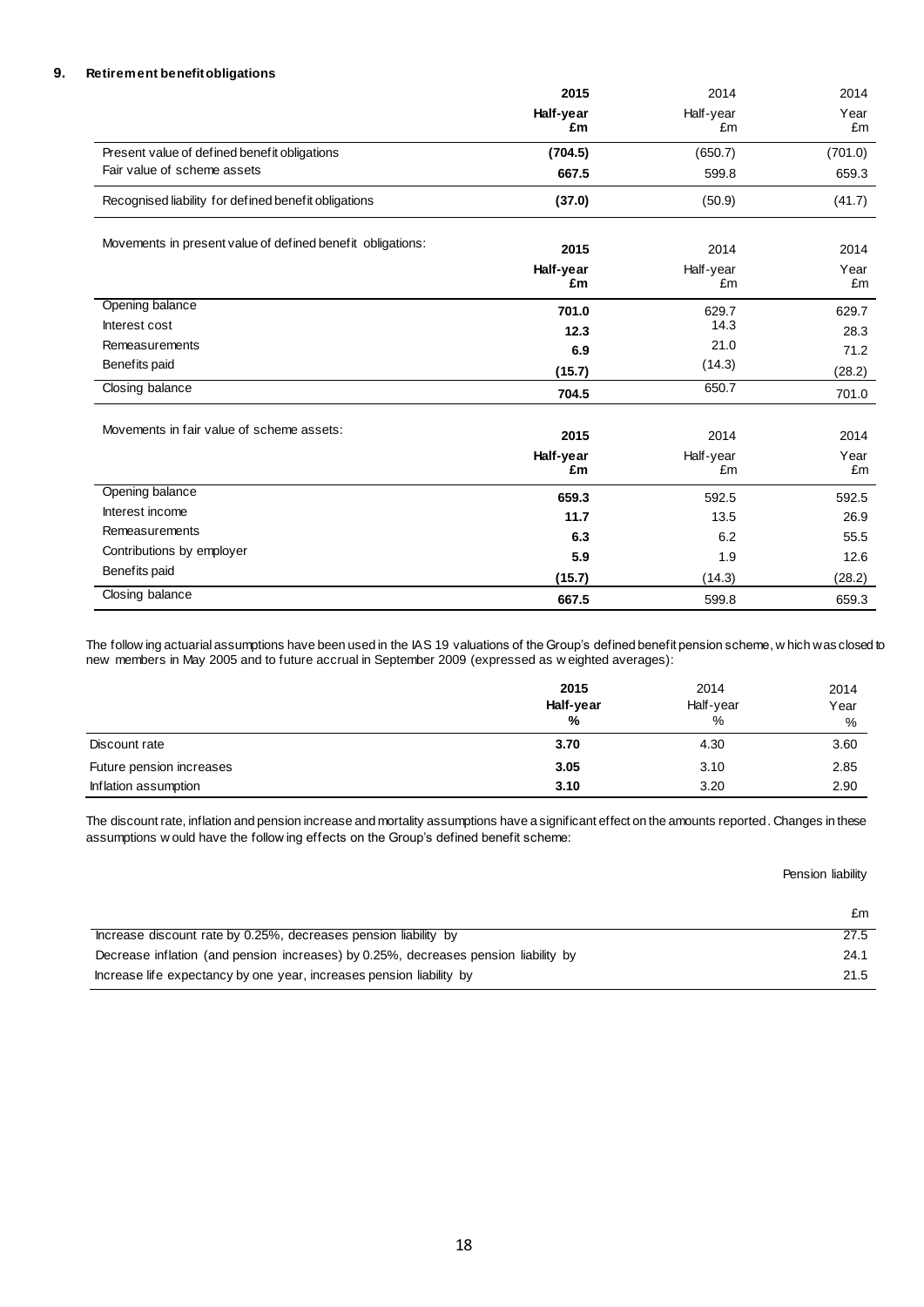#### **10. Share capital**

Issued capital as at 30 June 2015 amounted to £51.0 million (2014 half-year £50.5 million, 2014 year £50.6 million) and comprised 102,028,118 ordinary shares of 50 pence each.

The Company announced on 22 May 2015 that shareholders had, pursuant to the Scrip Dividend Scheme, elected to receive 129,149 ordinary shares of 50 pence each in the Company in lieu of cash in respect of all or part of their final dividend for the year ended 31 December 2014.

The Company operates a Long-Term Incentive Plan (LTIP), a Deferred Share Bonus Plan and a Share Deferral Plan under w hich directors and senior employees can receive aw ards of shares subject to defined performance targets being achieved by the Group. Full details of these plans are disclosed in the annual financial statements.

The 2012 LTIP aw ard vested in May 2015 resulting in the issue of 689,042 ordinary shares. During the period, the Company also issued 7,234 ordinary shares of 50 pence each on exercise of options granted under the 2011 3 year Save As You Earn scheme. Full details w ill be disclosed in the annual financial statements.

#### **11. Related party transactions**

Details of transactions betw een the Group and The Costain Pension Scheme are included in Note 9. There have been no other changes in the nature of related party transactions since the last annual financial statements as at and for the year ended 31 December 2014.

#### **12. Cautionary forward-looking statements**

These results contain forward-looking statements based on current expectations and assumptions. Various know n and unknow n risks, uncertainties and other factors may cause actual results to differ from any future results or developments expressed or implied from the forwardlooking statements. Each forward-looking statement speaks only as of the date of this document. The Group accepts no obligation to publicly revise or update these forward-looking statements or adjust them to future events or developments, w hether as a result of new information, future events or otherw ise, except to the extent legally required.

#### **Responsibility Statement of the Directors in respect of the interim financial report**

Each of the directors of Costain Group PLC confirms, to the best of his or her know ledge, that:

- the condensed set of financial statements has been prepared in accordance w ith IAS 34 Interim Financial Reporting as adopted by the EU;
- the interim management report includes a fair review of the information required by:
- (a) DTR 4.2.7R of the Disclosure and Transparency Rules, being an indication of important events that have occurred during the first six months of the financial year and their impact on the condensed set of financial statements; and a description of the principal risks and uncertainties for the remaining six months of the year; and
- (b) DTR 4.2.8R of the Disclosure and Transparency Rules, being related party transactions that have taken place in the first six months of the current financial year and that have materially affected the financial position or performance of the Group during that period; and any changes in the related party transactions described in the last annual report that could do so.

On behalf of the Board

**David Allvey - Chairman Andrew Wyllie CBE – Chief Executive** 20 August 2015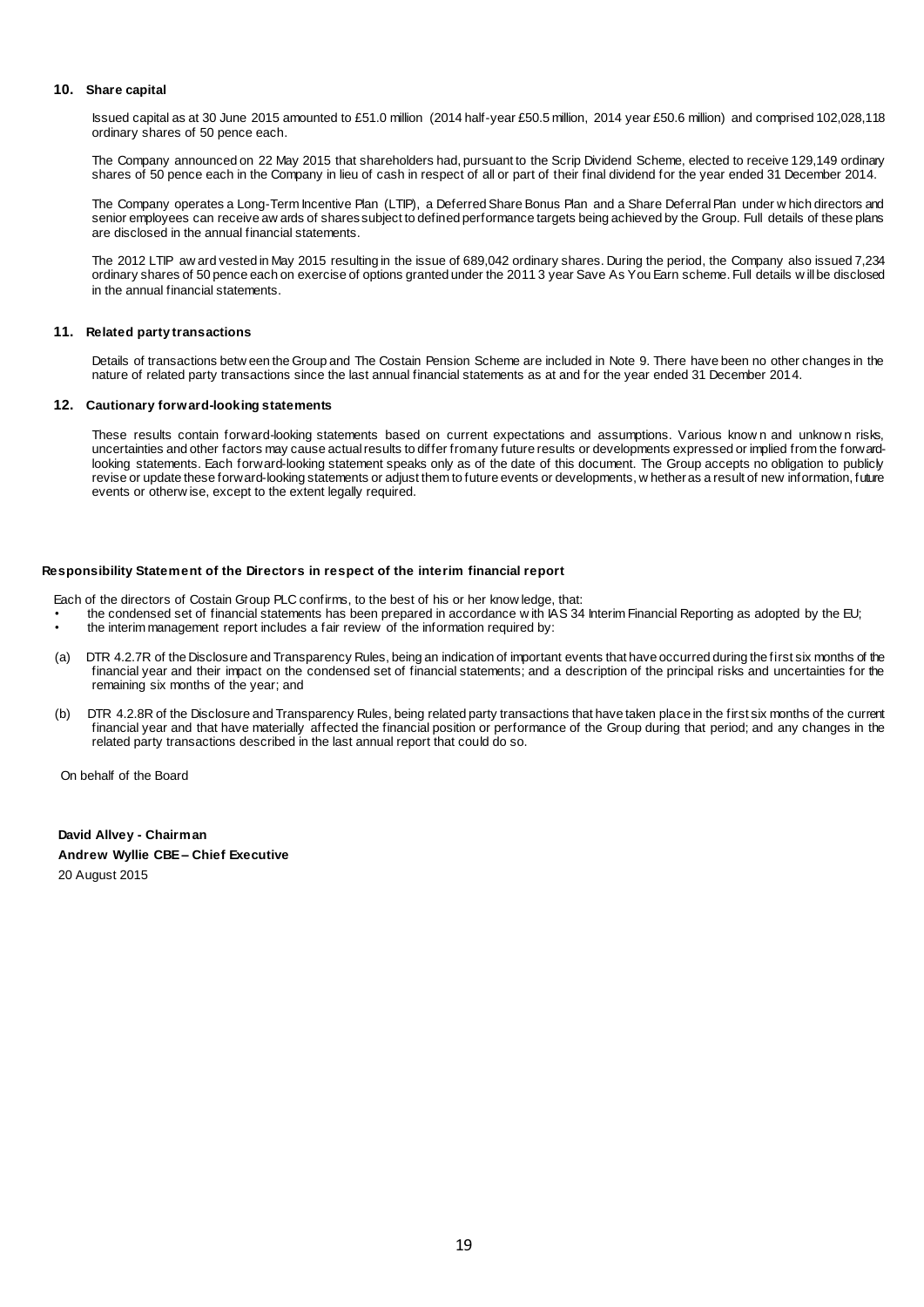#### **Independent review report to Costain Group PLC**

#### **Introduction**

We have been engaged by the company to review the condensed set of financial statements in the half-yearly financial report for the six months ended 30 June 2015 w hich comprises The Condensed consolidated income statement, the Condensed consolidated statement of comprehensive income and expense, the Condensed consolidated statement of changes in equity, the Condensed consolidated statement of financial position, the Condensed consolidated cash flow statement and the related explanatory notes. We have read the other information contained in the half -yearly financial report and considered w hether it contains any apparent misstatements or material inconsistencies with the information in the condensed s et of financial statements.

This report is made solely to the company in accordance with the terms of our engagement to assist the company in meeting the requirements of the Disclosure and Transparency Rules ("the DTR") of the UK's Financial Conduct Authority ("the UK FCA"). Our review has been undertaken so that we might state to the company those matters w e are required to state to it in this report and for no other purpose. To the fullest extent permitted by law , we do not accept or assume responsibility to anyone other than the company for our review w ork, for this report, or for the conclusions w e have reached.

#### **Directors' responsibilities**

The half-yearly financial report is the responsibility of, and has been approved by, the directors. The directors are responsible for preparing the half-yearly financial report in accordance w ith the DTR of the UK FCA.

The annual financial statements of the Company are prepared in accordance with IFRSs as adopted by the EU. The condensed set of financial statements included in this half-yearly financial report has been prepared in accordance w ith IAS 34 Interim Financial Reporting as adopted by the EU.

#### **Our responsibility**

Our responsibility is to express to the company a conclusion on the condensed set of financial statements in the half -yearly financial report based on our review .

#### **Scope of review**

We conducted our review in accordance with International Standard on Review Engagements (UK and Ireland) 2410 Review of Interim Financial Information Performed by the Independent Auditor of the Entity issued by the Auditing Practices Board for use in the UK. A review of interim financial information consists of making enquiries, primarily of persons responsible for financial and accounting matters, and applying analytical and other review procedures. A review is substantially less in scope than an audit conducted in accordance with International Standards on Auditing (UK and Ireland) and consequently does not enable us to obtain assurance that w e would become aw are of all significant matters that might be identified in an audit. Accordingly, we do not express an audit opinion.

#### **Conclusion**

Based on our review, nothing has come to our attention that causes us to believe that the condensed set of financial statements in the half-yearly financial report for the six months ended 30 June 2015 is not prepared, in all material respects, in accordance with IAS 34 as adopted by the EU and the DTR of the UK FCA.

Andrew Marshall **for and on behalf of KPMG LLP** Chartered Accountants London 20 August 2015